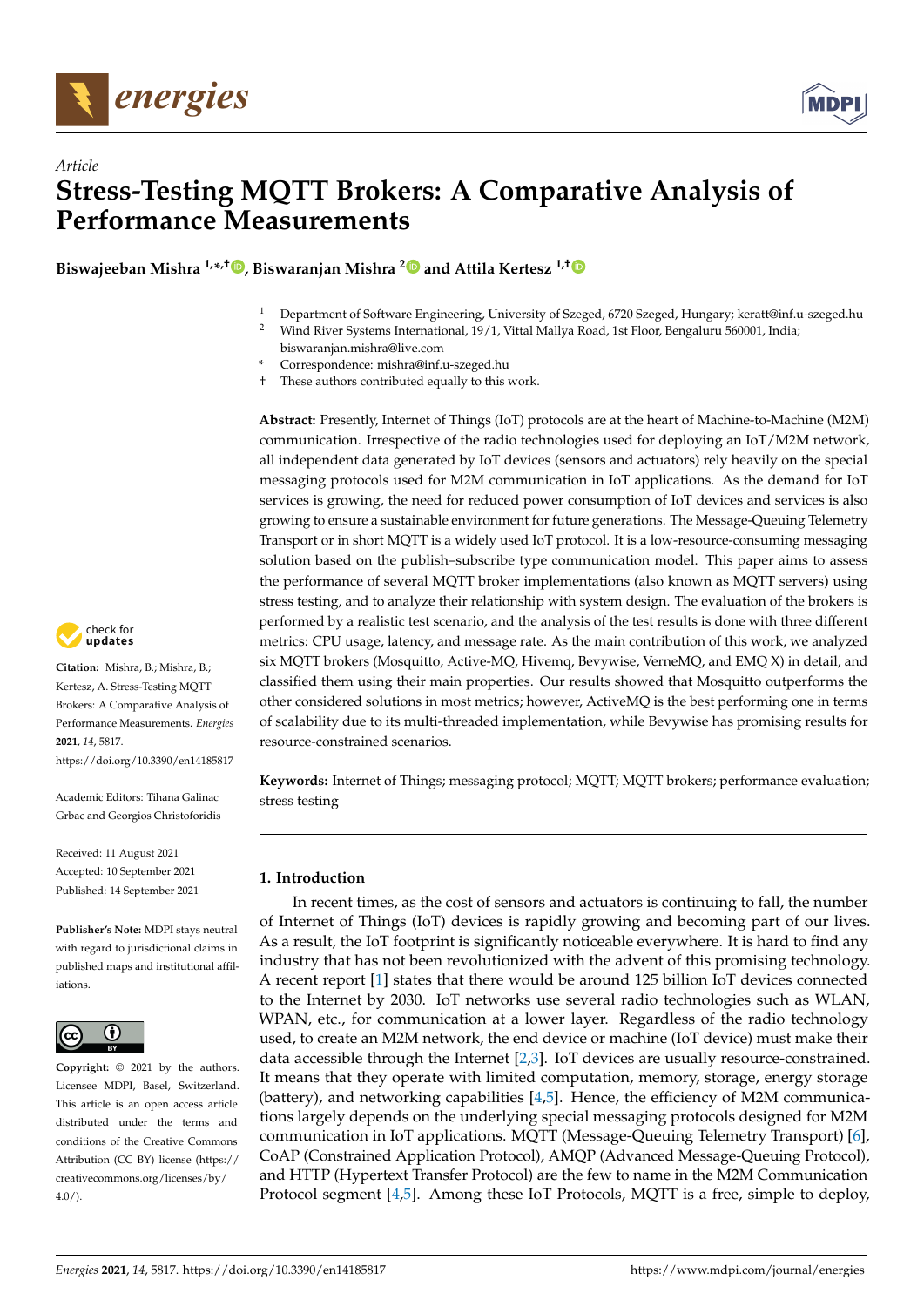lightweight, and energy-efficient application layer protocol. These properties make MQTT an ideal communication solution for IoT systems [\[7](#page-17-6)[–10\]](#page-18-0). As Green Computing primarily focuses on implementing energy-saving technologies that help reduce the greenhouse impact on the environment [\[11\]](#page-18-1), ideal design and implementation of MQTT-based solutions can be immensely helpful in realizing the goals of a sustainable future. MQTT is a topic-based publish/subscribe type protocol that runs on TCP/IP using ports 1883 and 8883 for non-encrypted and encrypted communication, respectively. There are two types of network entities in the MQTT protocol: a message broker, also known as the server, and the client, which actually play publisher and subscriber roles). A publisher sends messages with a topic head to a server, then it delivers the messages to the subscribers listening that topic [\[8\]](#page-18-2). Currently, we have many MQTT-based broker (server) distributions available in the market from various vendors.

Our main goal in this research is to answer the following question: How does a scalable or a non-scalable broker implementation perform in a single-core and multi-core CPU testbed, when it is put under stress-conditions? The main contribution of this work is analyzing and comparing the performance of considered scalable and non-scalable brokers based on the following metrics: maximum message rate, average process CPU usage in percentage at maximum message rate, normalized message rate at 100% CPU usage, and average latency. This work is a revised and significantly extended version of the short paper [\[12\]](#page-18-3). It highlights the relationship of a MQTT broker system design and its performance under stress-testing. The MQTT protocol has many application areas such as healthcare, logistics, smart city services etc. [\[13\]](#page-18-4). Each application area has a different set of MQTT-based requirements. In this experiment, we are not evaluating MQTT brokers against those specific set of requirements rather we are conducting a system test of MQTT servers to analyze their message handling capability, the robustness of implementation, and efficient resource use potential. To achieve this, we send a high volume of short messages (low payload) with a limited set of publishers and subscribers.

The remainder of this paper is organized as follows. Section [2](#page-1-0) introduces background of this study. Section [3](#page-5-0) summarizes some notable related works. Section [4](#page-6-0) describes the test environment, evaluation parameters and test results in detail. In Section [5,](#page-12-0) we discuss the evaluation results, and finally, with Section [6](#page-16-0) we conclude the paper.

## <span id="page-1-0"></span>**2. Background**

#### *2.1. Basics of a Publish/Subscribe Messaging Service*

These are the terms we often come across while working with a publish/subscribe or Pub/Sub System. "Message" refers to the data that flows through the system. "Topic" is an object that presents a message stream. "Publisher" creates messages and sends them to the messaging service on a particular topic head. The act of sending messages to the messaging service is called "Publishing". A publisher is also referred to as a Producer. "Subscriber", otherwise known as "Consumer", receives the messages on a specific subscription. "Subscription" refers to an interest in receiving messages on a particular topic. In a Pub/Sub system, producers of the event-driven data are usually decoupled from the consumers of the data [\[14](#page-18-5)[,15\]](#page-18-6): meaning publishers and subscribers are independent components that share information by publishing event-driven messages and by subscribing to event-driven messages of choice [\[14\]](#page-18-5). The central component of this system is called an event broker. It keeps a record of all the subscriptions. A publisher usually sends a message to the event broker on a specific topic head and then the event broker sends it to all the subscribers that previously subscribed to that topic. The event broker basically acts as a postmaster to match, notify, and deliver events to the corresponding subscribers. Figure [1](#page-2-0) describes the overall architecture of a Pub/Sub system [\[16\]](#page-18-7).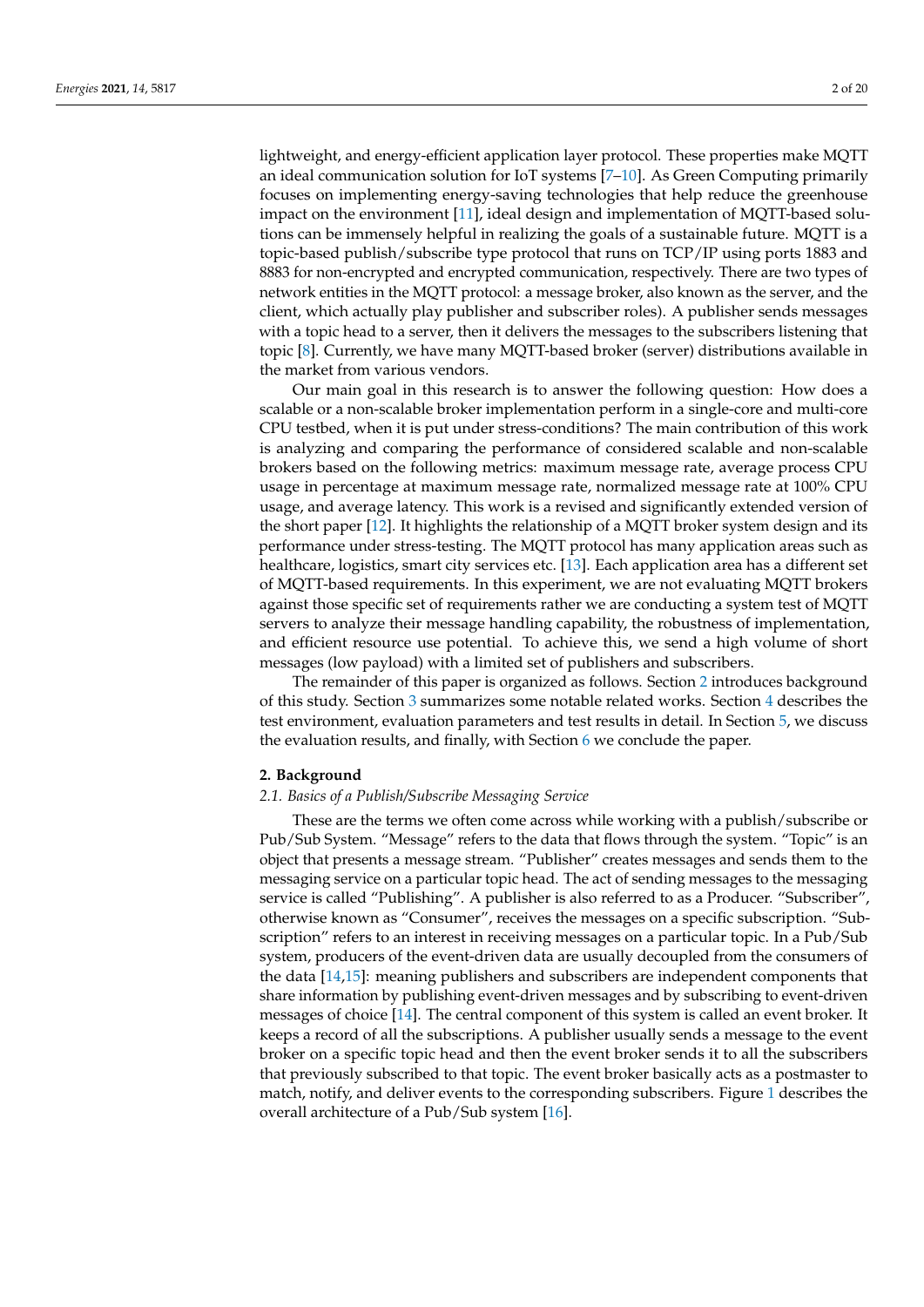<span id="page-2-0"></span>

**Figure 1.** Overall architecture of a Pub/Sub system.

#### *2.2. Overview of MQTT Architecture*

MQTT is a simple, lightweight, TCP/IP-based Pub/Sub type messaging protocol [\[11\]](#page-18-1). MQTT supports one-to-many, two-way, asynchronous communication [\[7\]](#page-17-6). Having a binary header makes MQTT a lightweight protocol to carry telemetry data transmission between constraint devices [\[17\]](#page-18-8) over unreliable networks [\[18\]](#page-18-9). It has three constituent components:

- A Publisher or Producer (An MQTT client).
- A Broker (An MQTT server).
- A Consumer or Subscriber (An MQTT client).

In MQTT, a client that is responsible for opening a network connection, creating and sending messages to the server is called a publisher. The subscriber is a client that subscribes to a topic of interest in advance to receive messages. It can also unsubscribe from a topic to delete a request for application messages and close network connection to the server [\[19\]](#page-18-10) as needed. The server, otherwise known as a broker, acts as a post office between the publisher and the subscriber. It receives messages from the publishers and forwards them to all the subscribers. Figure [2](#page-2-1) presents a basic model of MQTT [\[20\]](#page-18-11).

<span id="page-2-1"></span>

**Figure 2.** MQTT Components: Publisher, MQTT Broker, and Subscriber.

Any application message carried by the MQTT protocol across the network to its destination contains a quality of service (QoS), payload data, a topic name [\[21\]](#page-18-12), and a collection of properties. An application message can carry a payload up to the maximum size of 256 MB [\[3\]](#page-17-2). A topic is usually a label attached to all messages. Topic names are UTF-8 encoded strings and can be freely chosen [\[21\]](#page-18-12). Topic names can represent a multilevel hierarchy of information using a forward slash (/). For example, this topic name can represent a humidity sensor in the kitchen room: "home/ sensor/humidity/kitchen". We can have other topic names for other sensors that are present in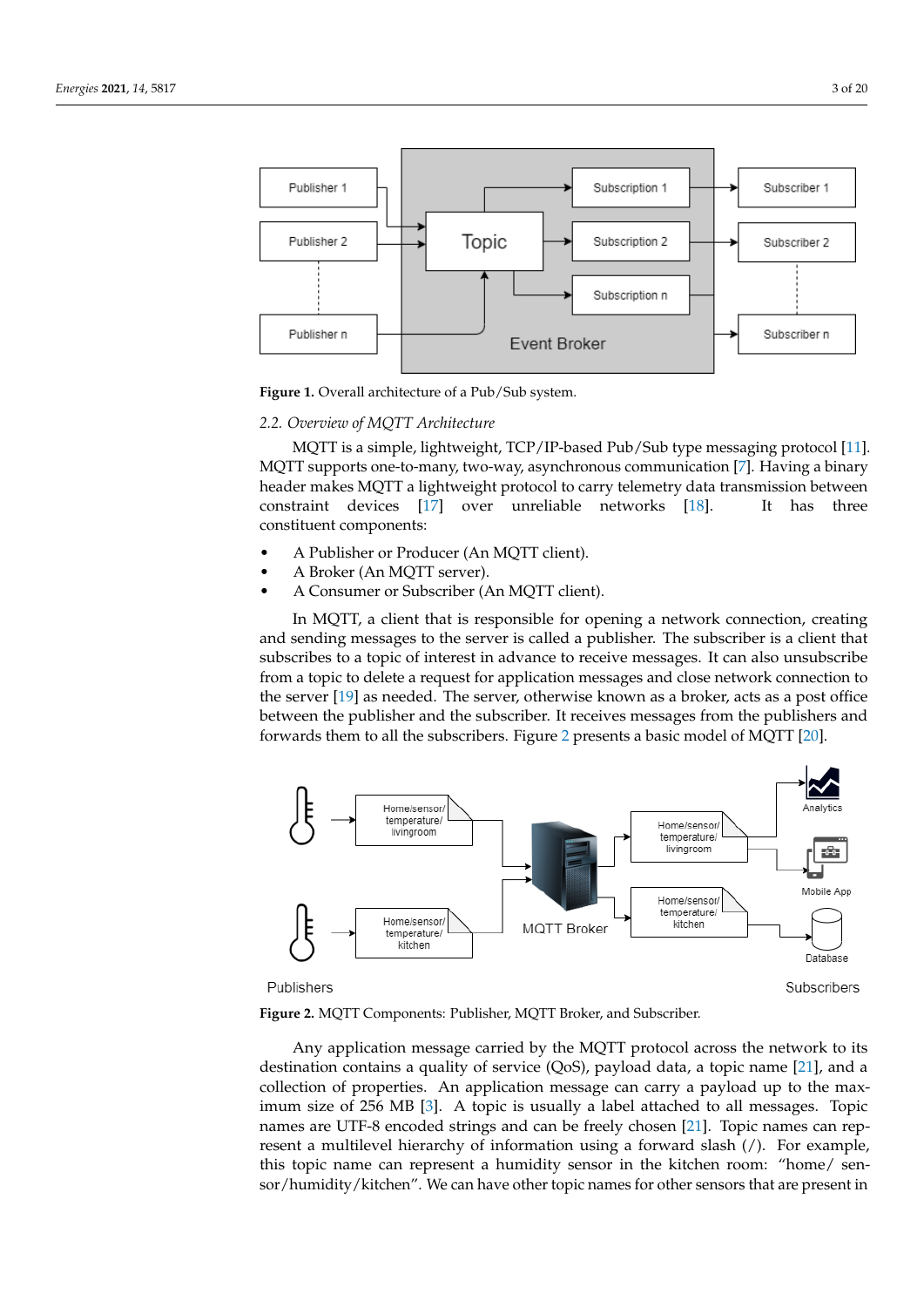<span id="page-3-0"></span>

other rooms: "home/sensor/temperature/livingroom", and "home/ sensor/temperature/kitchen" etc. Figure [3](#page-3-0) shows an example of a topic tree.

**Figure 3.** Topic tree hierarchy.

MQTT offers three types of QoS (Quality of Service) levels to send messages to an MQTT broker or a client. It ranges from 0 to 2, see Figure [4.](#page-4-0) By using QoS level 0: the sender does not store the message, and the received does not acknowledge its receiving. This method requires only one message and once the message is sent to the broker by the client it is deleted from the message queue. Therefore QoS 0 nullifies the chances of duplicate messages, which is why it is also known as the "fire and forget" method. It provides a minimal and most unreliable message transmission level that offers the fastest delivery effort. Using QoS 1, the delivery of a message is guaranteed (at least once, but the message may be sent more than once , if necessary). This method needs two messages. Here, the sender sends a message and waits to receive an acknowledgment (PUBACK message) to receive. If it receives an acknowledgment from the client then it deletes the message from the outward-bound queue. In case, it does not receive a PUBACK message, it resends the message with the duplicate flag (DUP flag) enabled. The QoS 2 level setting guarantees exactly-once delivery of a message. This is the slowest of all the levels and needs four messages. In this level, the sender sends a message and waits for an acknowledgment (PUBREC message). The receiver also sends a PUBREC message. If the sender of the message fails to receive an acknowledgment (PUBREC), it sends the message again with the DUP flag enabled. Upon receiving the acknowledgment message PUBREC, the sender transmits the message release message (PUBREL). If the receiver does not receive the PUBREL message it resends the PUBREC message. Once the receiver receives the PUBREL message, It forwards the message to all the subscribing clients. Thereafter the receiver sends a publish complete (PUBCOMP) message. In case the sender does not receive the PUBCOMP message, it resends the PUBREL message. Once the sending client receives the PUBCOMP message, the transmission process is marked as completed and the message can be deleted from the outbound queue [\[13\]](#page-18-4).

## *2.3. Scalability and Types of MQTT Broker Implementations*

System scalability can be defined as the ability to expand to meet increasing workload [\[22\]](#page-18-13). Scalability enhancement of any message broker depends on two prime factors; the first one is to enhance a single system performance, while the second one is to use clustering. In case of an MQTT message broker deployment, the performance of an MQTT broker using a single system can be improved using event-driven I/O mechanism for the CPU cores during dispatching TCP connections from MQTT clients [\[21\]](#page-18-12). The other way of achieving better scalability is clustering, when an MQTT broker cluster is used in a distributed fashion. In this case it seems to be a single logical broker for the user, but in reality, multiple physical MQTT brokers share the same workload [\[23\]](#page-18-14).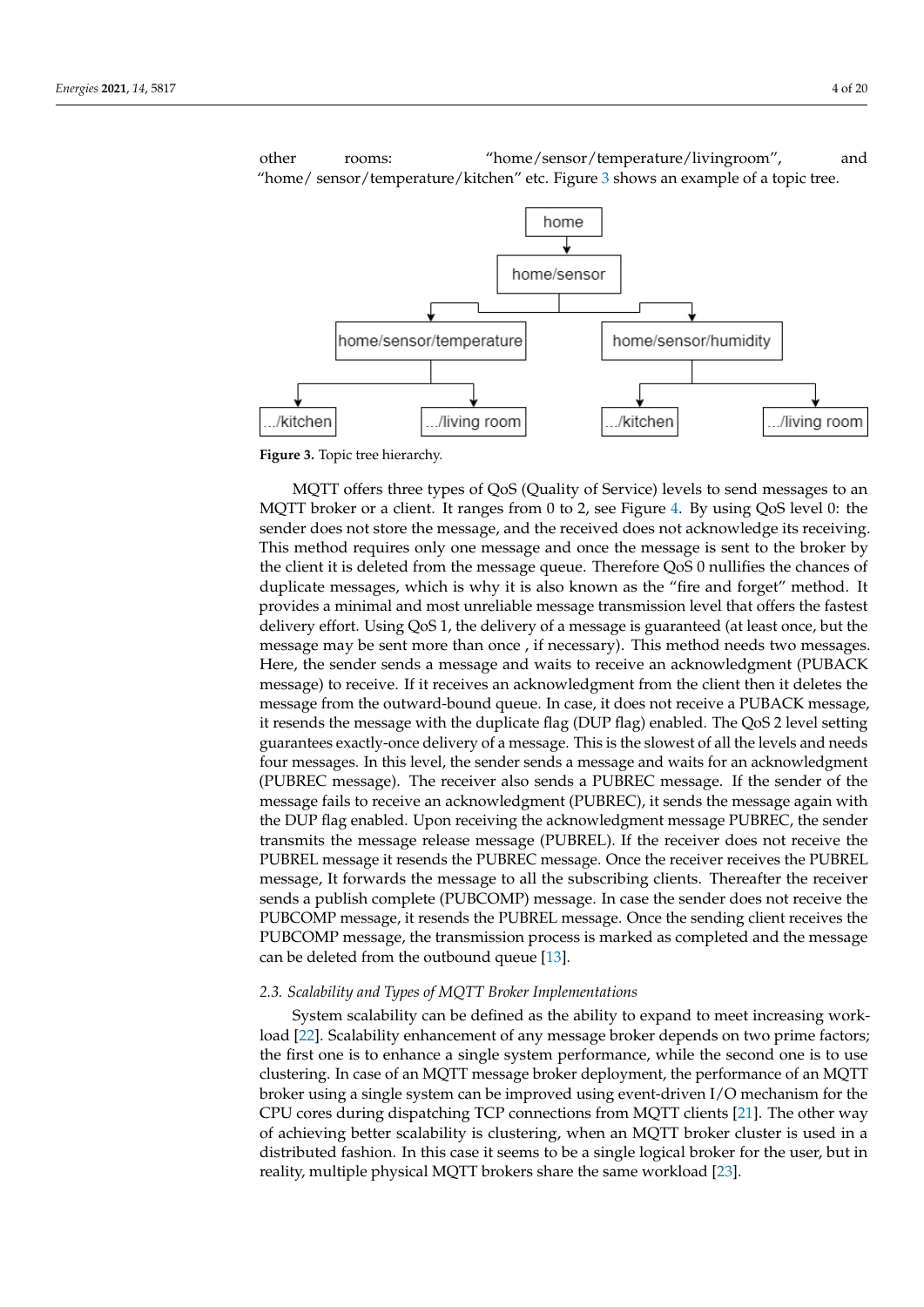<span id="page-4-0"></span>

**Figure 4.** Different QoS levels.

No

PUBACK Received

Resend Message

PUBLISH(QoS 1, msg) DUP Flag set to 1

Yes

Delete msg

There are two types of message broker implementations: single or fixed number of threads non-scalable broker implementations and multi-thread or multi-process scalable broker implementations that can efficiently use all available resources in a system [\[16\]](#page-18-7). For example, Mosquitto and Bevywise MQTT Route are non-scalable broker implementations that cannot use all system resources, and broker implementations such as ActiveMQ, HiveMQ, VerneMQ, and EMQ X are scalable [\[23\]](#page-18-14). It is be noted that Mosquitto provides a "bridge mode" that can be used to form a cluster of message brokers. In this mode, multiple cores are used according to the number of Mosquitto processes running in the cluster. However, the drawback of this mode is the communication overhead between the processes inside the cluster results in the poorer overall performance of the system [\[16\]](#page-18-7).

## *2.4. Evaluating the Performance of a Messaging Service*

Google in its "Cloud Pub/Sub" product guide [\[14\]](#page-18-5) nicely narrates the parameters to judge the performance of any publish/subscribe type messaging service. The performance of a publish/subscribe type messaging services can be measured in three factors "latency", "scalability", and "availability". However, these three aspects frequently contradict each other and involve compromises on one to boost the other two. The following paragraphs put some light on these terms in a pub/sub type messaging service prospective.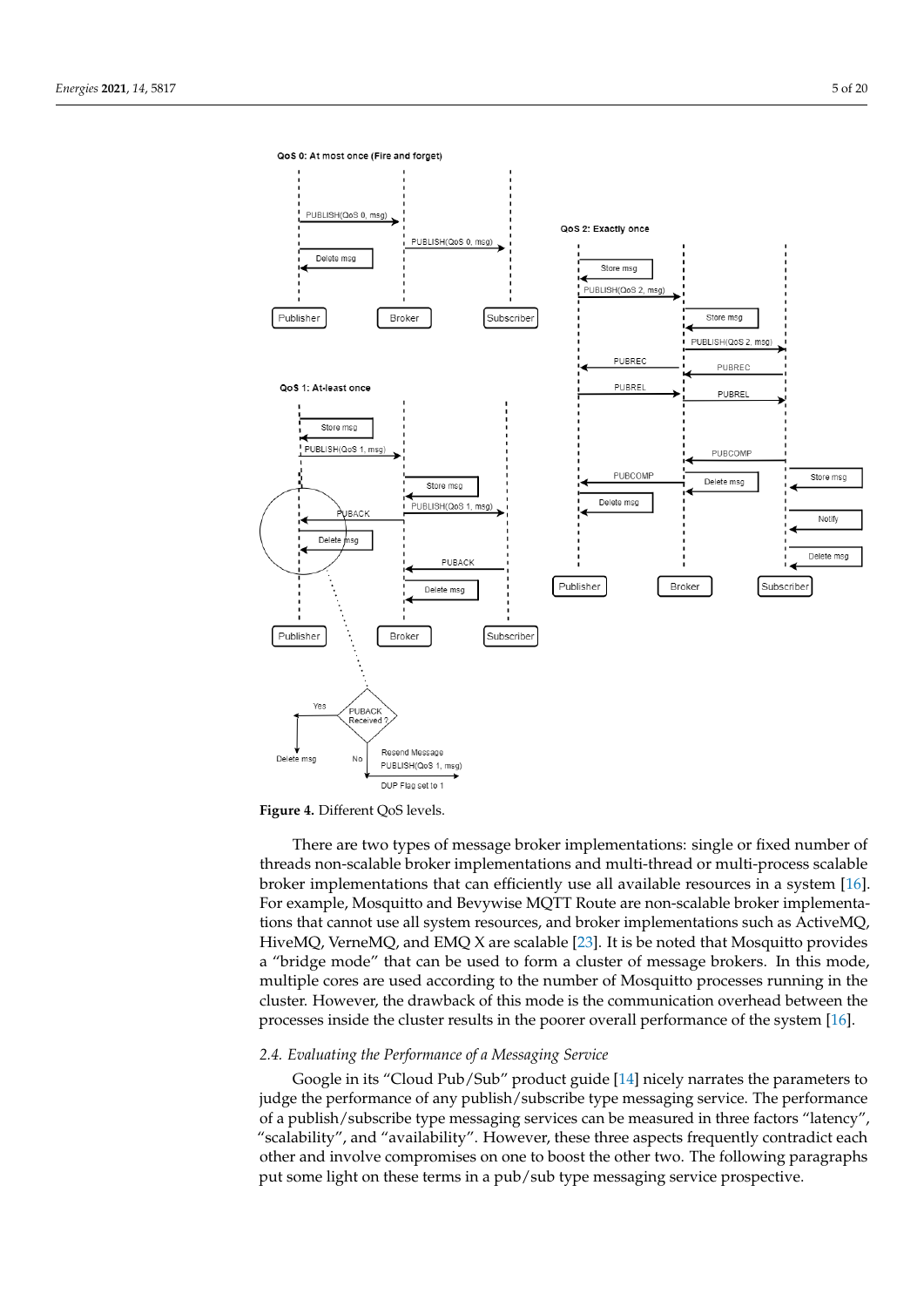# 2.4.1. Latency

Latency is a time-based metric for evaluating the performance of a system. A good messaging service must optimize and reduce latency, wherever it is possible. The latency metric can be defined for a publish/subscribe service in the following: it denotes the time the service takes to acknowledge a sent message, or the time the service takes to send a published message to its subscriber. Latency can also be defined as the time taken by a messaging service to send a message from the publisher to the subscriber [\[14\]](#page-18-5).

#### 2.4.2. Scalability

Scalability usually refers to the ability to scale up with the increase in load. A robust scalable service can handle the increased load without an observable change in latency or availability. One can define load in a publish/subscribe type service by referring to the number of topics, publishers, subscribers, subscriptions or messages, as well as to the size of messages or the payload, and to the rate of sent messages, called throughput [\[14\]](#page-18-5).

#### 2.4.3. Availability

Systems can fail. It has many reasons. It may occur due to a human error while building or deploying software or configurations or it may be caused due to hardware failures such as disk drives malfunctioning or network connectivity issues. Sometimes a sudden increase in load results in resource shortage and thus causes a system failure. When we say "sound availability of a system"—it usually refers to the ability of the system to handle a different type of failure in such a manner that is unobservable at the customer's end [\[14\]](#page-18-5).

## <span id="page-5-0"></span>**3. Related Work**

There have been numerous works around the performance evaluation of various IoT communication protocols. In this section, we briefly summarize some of the notable works published in recent years. Table [1](#page-5-1) presents a comparison of related works according to their main contributions.

<span id="page-5-1"></span>

| Paper                                 | <b>Publication Year</b> | Aim                                                                                                                                                  |
|---------------------------------------|-------------------------|------------------------------------------------------------------------------------------------------------------------------------------------------|
| Thangavel, Dinesh, et al. [24]        | 2014                    | testing performance of MQTT and CoAP protocols<br>in terms of end-to-end delay and bandwidth consumption                                             |
| Chen, Y., & Kunz, T. [25]             | 2016                    | evaluating performance of MQTT, CoAP, DDS and a<br>custom UDP-based protocol in a medical test environment                                           |
| Mishra, B. [18]                       | 2018                    | comparing performance of MQTT brokers under basic<br>domestic use condition                                                                          |
| Pham, M. L., Nguyen, et al. [26]      | 2019                    | introduced an MQTT benchmarking tool named<br>MQTTBrokerBench.                                                                                       |
| Bertrand-Martinez, Eddas, et al. [27] | 2020                    | proposed a methodology for the classification<br>and evaluation of IoT brokers.                                                                      |
| Koziolek H, Grüner S, et al. [28]     | 2020                    | compared performance of three distributed MQTT brokers                                                                                               |
| Our work                              | 2020                    | comparing and analyzing performance of<br>MQTT brokers by them under stress test, both scalable and<br>non-scalable brokers taken into consideration |

**Table 1.** Comparison of related works according to their main contributions.

In 2014, Thangavel, Dinesh, et al. [\[24\]](#page-18-15), conducted multiple experiments using a common middleware, to test MQTT and CoAP protocols, bandwidth consumption and endto-end delay. Their results showed that using CoAP messages showed higher delay and packet loss rates than using MQTT messages.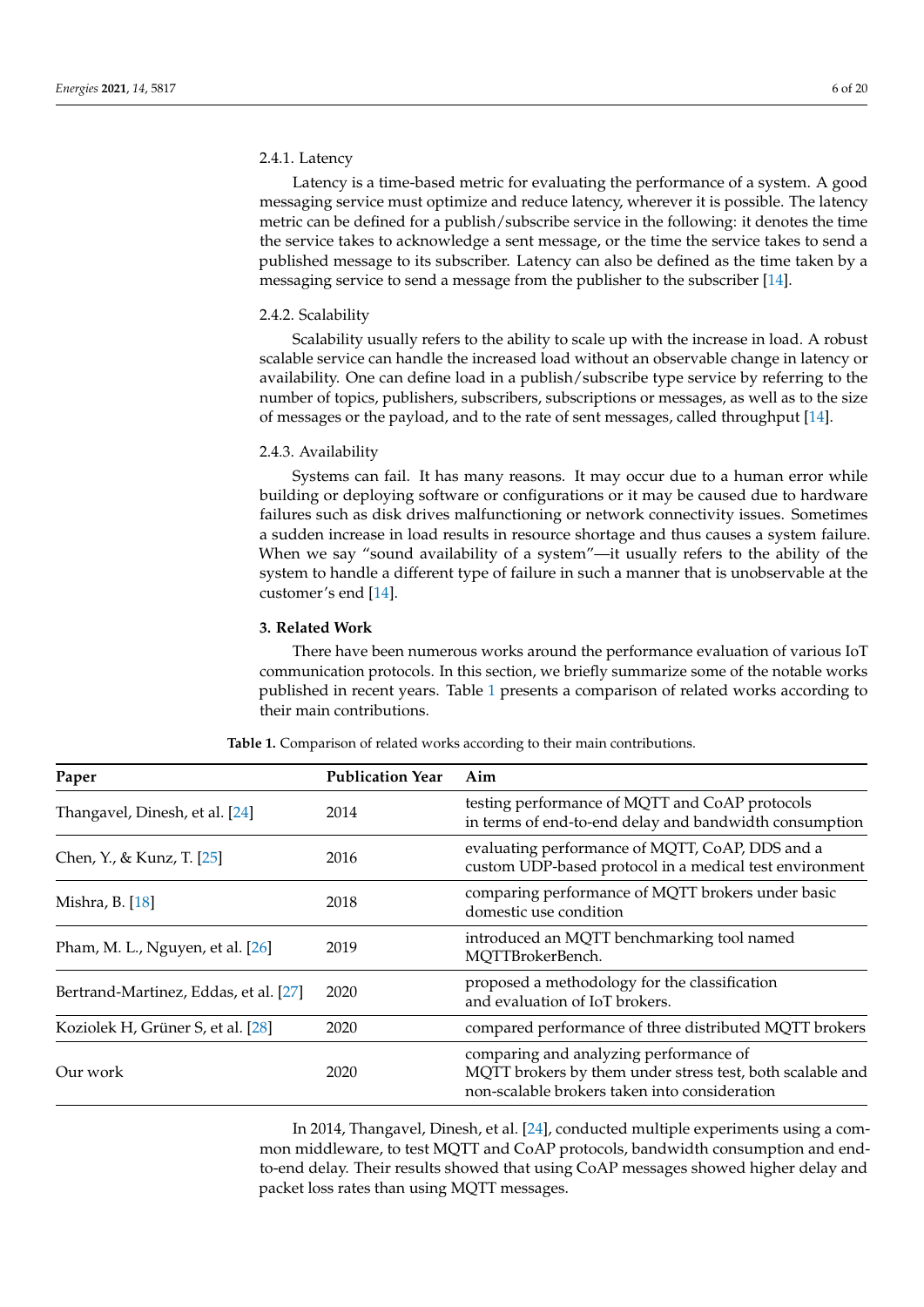Chen, Y., and Kunz, T., in 2016 [\[25\]](#page-18-16), evaluated in a medical test environment MQTT, CoAP, and DDS (Data Distribution Service) performance, compared to a custom, UDPbased protocol. They used a network emulator, and their findings showed that DDS consumes higher bandwidth than MQTT, but it performs significantly better for data latency and reliability. DDS and MQTT, being TCP-based protocols, produced zero packet loss under degraded network conditions. The custom UDP and UDP-based CoAP showed significant data loss under similar test conditions.

Mishra, B., in 2019 [\[18\]](#page-18-9), investigated the performance of several public and locally deployed MQTT brokers, in terms of subscription throughput. The performance of MQTT brokers was analyzed under normal and stressed conditions. The test results showed that there is an insignificant difference between the performance of several MQTT brokers in normal deployment cases, but the performance of various MQTT brokers significantly varied from each other under the stressed conditions.

Pham, M. L., Nguyen, et al. in 2019 [\[26\]](#page-18-17), introduced an MQTT benchmarking tool named MQTTBrokerBench. The tool is useful to analyze the performance of MQTT brokers by manually specifying load saturation points for the brokers.

Bertrand-Martinez, Eddas, et al. [\[27\]](#page-18-18), in 2020, proposed a method for the classification and evaluation of IoT brokers. They performed qualitative evaluation using the ISO/IEC 25,000 (SQuaRE) set of standards and the Jain's process for performance evaluation. The authors have validated the feasibility of their methodological approach with a case study on 12 different open source brokers.

Koziolek H, Grüner S, et al. [\[28\]](#page-18-19), in 2020 compared three distributed MQTT brokers in terms of scalability, performance, extensibility, resilience, usability, and security. In their edge gateway, the cluster-based test scenario showed that EMQX had the best performance, while HiveMQ showed no message loss, while VerneMQ managed to deliver up to 10 K msg/s, respectively. The authors also proposed six decision points to be taken into account by software architects for deploying MQTT brokers.

Referring back to this work of ours, we compare both scalable and non-scalable MQTT brokers and analyze the performance of six MQTT brokers in terms of message processing rate at 100% process/system CPU use, normalized message rate at unrestricted resource (CPU) usage, and average latency. We also analyze how each broker performs in a singlecore and multi-core processor environment. For a better analysis of the performance of MQTT brokers, we conducted this experiment in a low-end local testing environment as well as in a comparatively high-end cloud-based testing environment. This experiment deals with an important problem of the relation of MQTT broker system design and its performance under stress testing. Although It is a well-known fact that modular systems better perform on scalable and elastic requirements, but we lack experiment-based information about that relationship. Therefore, results obtained in this study would be immensely helpful to developers of real-time systems and services.

#### <span id="page-6-0"></span>**4. Local and Cloud Test Environment Settings and Benchmarking Results**

This section presents the setup of our realistic testbed in detail. To conduct stress tests on various MQTT brokers, we have built two emulated IoT environments:

- one is a local testing environment, and
- the other one is a cloud-based testing environment.

The local testbed was created using an Intel NUC (NUC7i5BNB), a Toshiba Satellite B40-A laptop PC, and an Ideapad 330-15ARR laptop PC. To diminish network bottleneck issues, the devices were connected through a Gigabit Ethernet switch. The Intel NUC7i5BNB was configured as a server running an MQTT broker, the Ideapad 330-15ARR laptop was used as a publisher machine, and the Toshiba, Satellite B40-A was used as a subscriber machine. The Ideapad 330-15ARR (publisher machine), with 8 hardware threads, is capable enough of firing messages at higher rates. Table [2](#page-7-0) presents a summary of the specifications of the hardware and software used to build our local evaluation environment.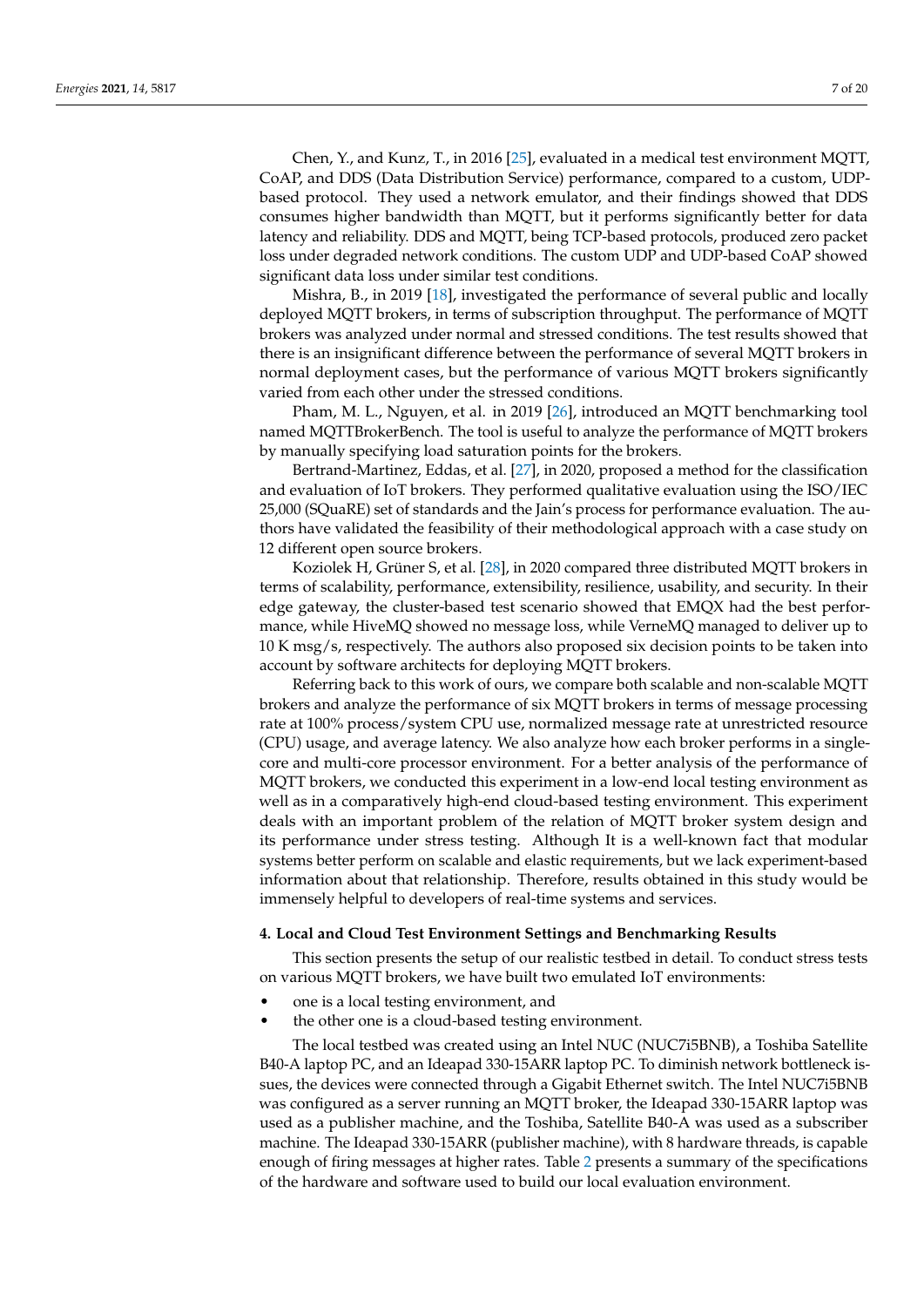<span id="page-7-0"></span>

| <b>HW/SW Details</b>                                                                                                                                     | Publisher                                                                             | <b>MQTT Broker</b>                                                                   | Subscriber                                                  |
|----------------------------------------------------------------------------------------------------------------------------------------------------------|---------------------------------------------------------------------------------------|--------------------------------------------------------------------------------------|-------------------------------------------------------------|
| <b>CPU</b>                                                                                                                                               | 64 bit AMD Ryzen 5<br>2500 U @3.6 GHz                                                 | 64 bit An Intel(R)<br>Core(TM) i5-7260 U<br>CPU @2.20 GHz                            | Intel $(R)$ Pentium $(R)$<br><b>CPU 2020 M</b><br>@2.40 GHz |
| 8 GB, SODIMM DDR4<br>8 GB, SODIMM DDR4<br>Synchronous Unbuffered<br>Memory<br>(Unregistered)<br>(Unregistered)<br>2400 MHz (0.4 ns)<br>2400 MHz (0.4 ns) |                                                                                       | Synchronous Unbuffered                                                               | 2 GB, SODIMM DDR3<br>Synchronous<br>1600 MHz (0.6 ns)       |
| Network                                                                                                                                                  | $1$ Gbit/s,<br>RTL8111/8168/8411<br>PCI Express Gigabit<br><b>Ethernet Controller</b> | $1$ Gbit/s,<br>Intel Ethernet<br>Connection (4) I219-V                               | AR8161<br>Gigabit Ethernet,<br>$speed = 1 Gbit/s$           |
| WDC WD10SPZX-24Z<br>(5400 rpm), 1 TB,<br><b>HDD</b><br>connected over<br>SATA 6gbps interface                                                            |                                                                                       | WDC WD5000LPCX-2<br>(5400 rpm),<br>500 TB,<br>connected over<br>SATA 6gbps interface | <b>HGST HTS545050A7</b>                                     |
| OS, Kernel                                                                                                                                               | Elementary OS 5.1.4,<br>Kernel 4.15.0-74-generic                                      | Elementary OS 5.1.4,<br>Kernel 4.15.0-74-generic                                     | Linux Mint 19,<br>Kernel 4.15.0-20-generic                  |

**Table 2.** Hardware and software details of the local testing environment.

The cloud testbed was configured on Google Cloud Platform (GCP) [\[29\]](#page-18-20). We created three c2-standard-8 virtual machine (VM) instances that have 8 vCPUs, 32 GB of memory, and 30 GB local SSD each to act as publisher, subscriber, and server, respectively. All the VM instances are placed within a Virtual Private Cloud (VPC) Network subnet using Google's high-performing premium tier network service [\[30\]](#page-18-21). Table [3](#page-7-1) presents a summary of the specifications of our cloud test environment [\[31\]](#page-18-22).

<span id="page-7-1"></span>**Table 3.** Hardware and software details of the cloud testing environment.

| <b>HW/SW Details</b> | Publisher/Subscriber/Server                         |
|----------------------|-----------------------------------------------------|
| Machine type         | c <sub>2</sub> -standard-8 <sup>[31]</sup>          |
| <b>CPU</b>           | 8 vCPUs                                             |
| Memory               | 32 GB                                               |
| Disk size            | local 30 GB SSD                                     |
| Disk type            | Standard persistent disk                            |
| Network Tier         | Premium                                             |
| OS, Kernel           | 18.04.1-Ubuntu SMP x86_64 GNU/Linux, 5.4.0-1038-gcp |

In this experiment we used a higher message publishing rate with multiple publishers, and the overall CPU usage we experienced stayed below 70% on the publisher machine. On the other hand, we also noticed that CPU usage on the subscriber side did not exceed 80%. We experienced no swap usage at the subscriber, broker or publisher machines during the evaluation.

For this experiment, we have developed a Paho Python MQTT library [\[32\]](#page-18-23)-based benchmarking tool called MQTT Blaster [\[33\]](#page-18-24) from scratch to send messages at very high rates to the MQTT server from the publisher machine. The subscriber machine used the "mosquitto\_sub" command line subscribers, which is an MQTT client for subscribing to topics and printing the received messages. During this empirical evaluation, the "mosquitto\_sub" output was redirected to the null device (/dev/null). In this way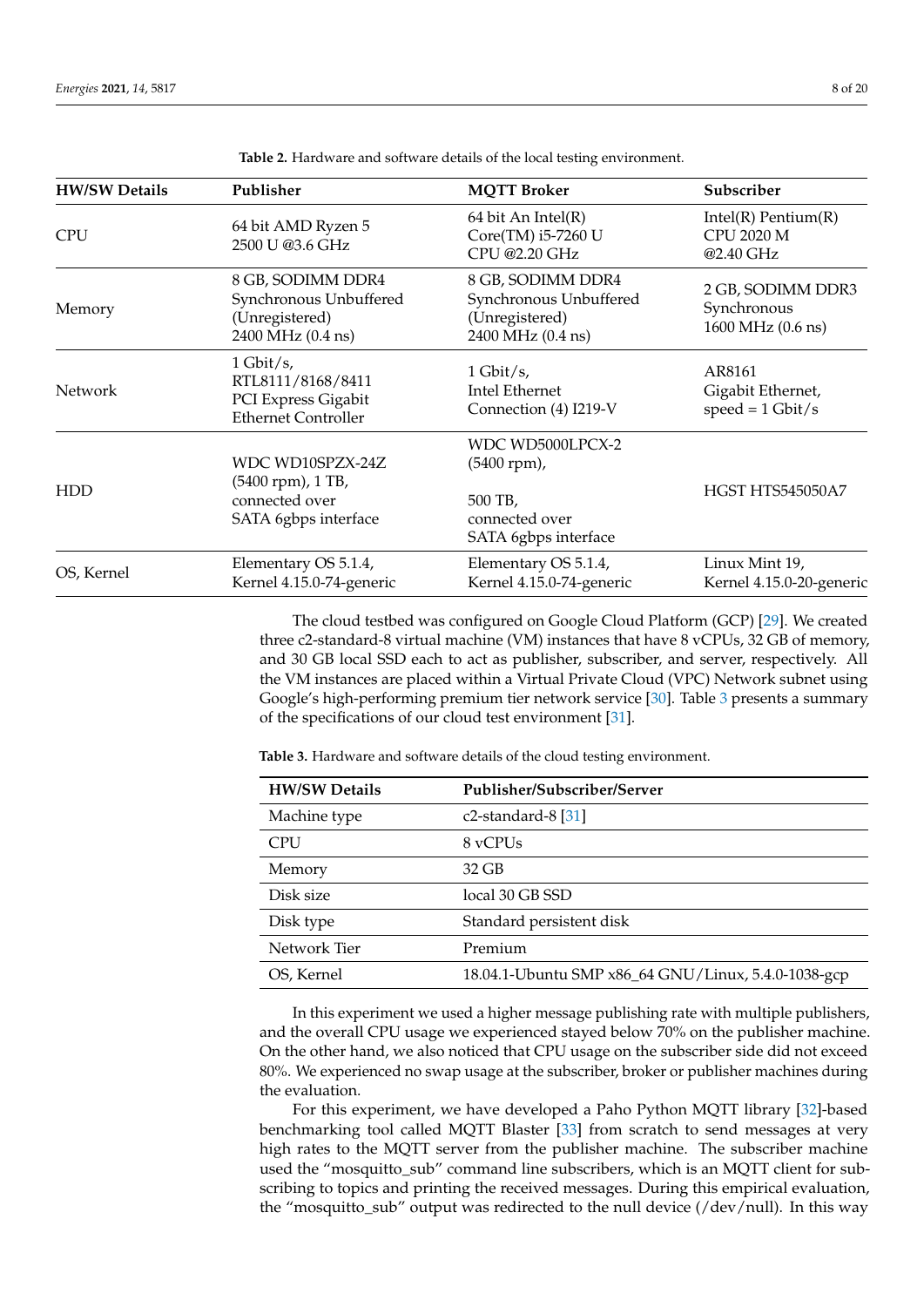we could ensure that resources are not consumed to write messages, and each subscriber was configured to subscribe to the available published topics. In this way we made the server reaching its threshold at reasonable message publishing rates. Figure [5](#page-8-0) presents the evaluation environment topology.

<span id="page-8-0"></span>

**Figure 5.** The evaluation environment topology.

# *4.1. Evaluation Scenario*

This experiment was conducted on four widely used scalable and two non-scalable MQTT broker implementations. The other criteria for the selection of brokers were ease of availability and configurability. The tested brokers are: "Mosquitto 1.4.15" [\[34\]](#page-18-25), "Bevywise MQTT Route 2.0" [\[35\]](#page-18-26), "ActiveMQ 5.15.8" [\[36\]](#page-18-27), "HiveMQ CE 2020.2" [\[37\]](#page-19-0), "VerneMQ 1.10.2" [\[38\]](#page-19-1) and "EMQ X 4.0.8" [\[39\]](#page-19-2). Out of these MQTT brokers, Mosquitto and Bevywise MQTT Route are non-scalable implementations, and the rest are scalable in nature. It is to be mentioned that Mosquitto is a single-threaded implementation, and Bevywise MQTT Route uses a dual thread approach, in which the first thread acts as an initiator of the second that processes messages. Table [4](#page-8-1) presents an overview of the brokers.

<span id="page-8-1"></span>

| <b>MQTT Brokers</b>                             | Mosquitto              | <b>Bevywise MQTT Route</b>                                 | <b>ActiveMO</b>                                   | <b>HiveMQ CE</b> | <b>VerneMO</b>     | EMQX                        |
|-------------------------------------------------|------------------------|------------------------------------------------------------|---------------------------------------------------|------------------|--------------------|-----------------------------|
| OpenSource                                      | Yes                    | No                                                         | Yes                                               | Yes              | Yes                | Yes                         |
| Written in (prime<br>programming lan-<br>guage) | $\mathbb{C}$           | C, Python                                                  | Java                                              | Java             | Erlang             | Erlang                      |
| <b>MOTT</b> Version                             | 3.1.1, 5.0             | 3.x, 5.0                                                   | 3.1                                               | 3.x, 5.1         | 3.x, 5.0           | 3.1.1                       |
| QoS Support                                     | 0, 1, 2                | 0, 1, 2                                                    | 0, 1, 2                                           | 0, 1, 2          | 0, 1, 2            | 0, 1, 2                     |
| <b>Operating System</b><br>Support              | Linux, Mac,<br>Windows | Windows, Windows<br>server, Linux, Mac and<br>Raspberry Pi | Windows, Unix/Linux, Mac,<br>Linux/Cygwin Windows |                  | Linux,<br>Mac OS X | Linux, Mac,<br>Windows, BSD |

**Table 4.** A bird's-eye view of the tested brokers.

## 4.1.1. Evaluation Conditions

All the brokers were configured to run on these test conditions, see Table [5,](#page-9-0) without authentication method enabled and RETAIN flag set to true. It is to be noted that with increase in the number of subscribers or the number of topics or message rate results in an increased load on the broker. In our test environment, with the combination of 3 different publishing threads (1 topic per thread) and 15 subscribers, we were able to push the broker to 100% process usage and limit the CPU usage on publisher and subscriber machines below 70% and 80% respectively.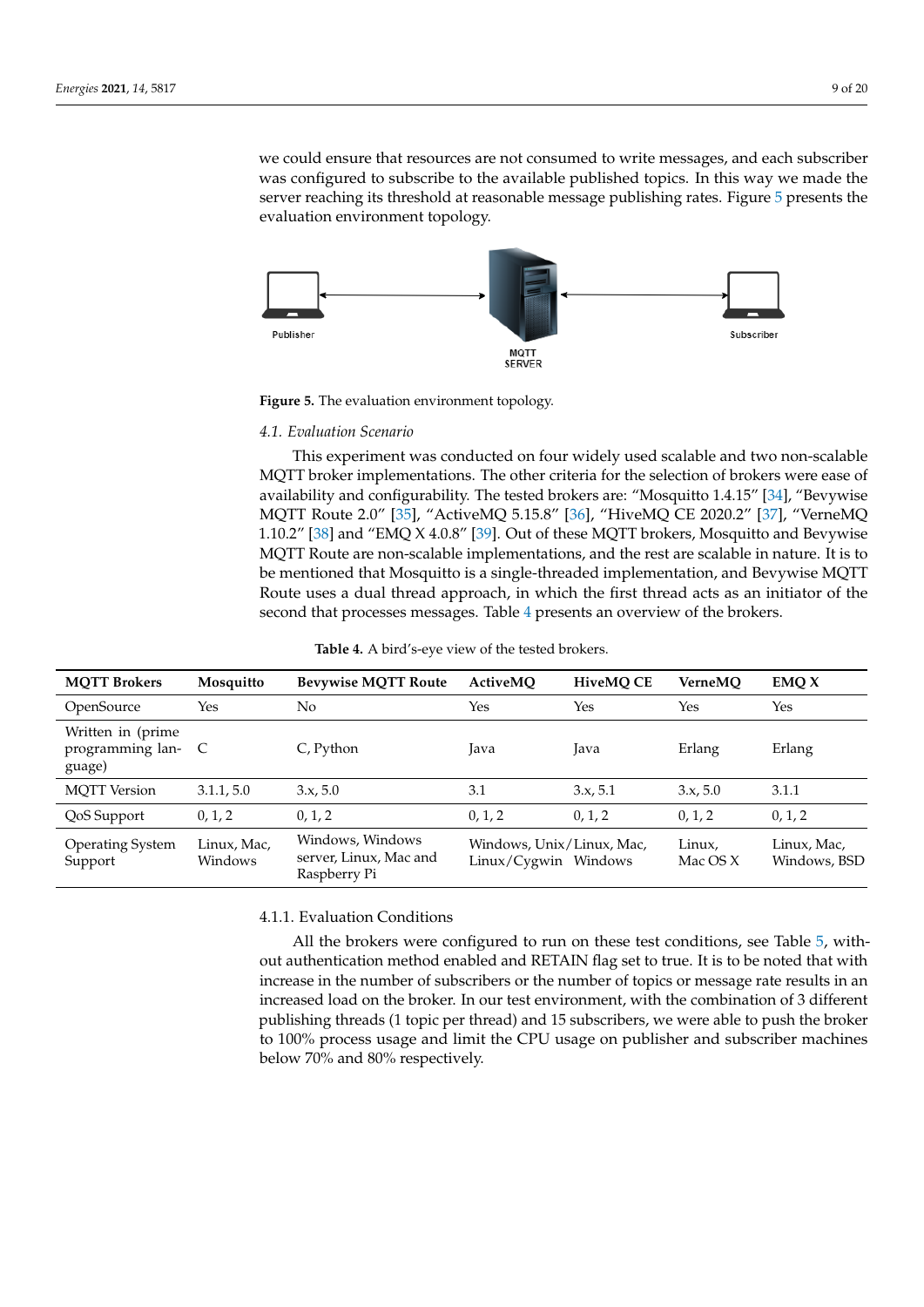<span id="page-9-0"></span>**Table 5.** Test conditions for the experiment.

| Number of topics:                                     | (via 3 publisher threads)        |
|-------------------------------------------------------|----------------------------------|
| Number of publishers:                                 | З                                |
| Number of subscribers:                                | 15 (subscribing to all 3 topics) |
| Payload:                                              | 64 bytes                         |
| Topic names used to publish large number of messages: | 'topic/0', 'topic/1', 'topic/2'  |
| Topic used to calculate latency:                      | 'topic/latency'                  |

## 4.1.2. Latency Calculations

Latency is defined as the time taken by a system to transmit a message from a publisher to a subscriber [\[13\]](#page-18-4). This experiment tries to simulate a realistic scenario of a client trying to publish a message, when the broker is overloaded with many messages on various topics from different clients. To achieve this, a different topic was used to send messages for latency calculations from the topics on which messages were fired to overload the system. It is noteworthy that an ideal broker implementation should always be able to efficiently process messages irrespective of the rate of messages fired to it.

### 4.1.3. Message Payload

Using the MQTT protocol, all messages are transferred using a single telemetry parameter [\[9\]](#page-18-28). Baring this in mind, we used a small payload size not to overload the server memory. Concerning the message payload size setting, we used 64 bytes for the entire testing.

## *4.2. Benchmarking Results*

We separate our experimental results into three distinct segments for better interpretation and understanding. We had taken 3 samples for each QoS in each segment and the best result with the maximum rate of message delivery, and zero message drop was considered for comparison. The three different categories are:

- 1. Projected message processing rates of non-scalable brokers at 100% process CPU usage. See Tables [6](#page-10-0) and [7.](#page-10-1)
- 2. Projected message processing rates of scalable brokers at 100% system CPU usage. See Tables [8](#page-11-0) and [9.](#page-11-1)
- 3. Latency comparison of all the brokers (both scalable and non-scalable brokers)—see Tables [10](#page-12-1) and [11.](#page-12-2)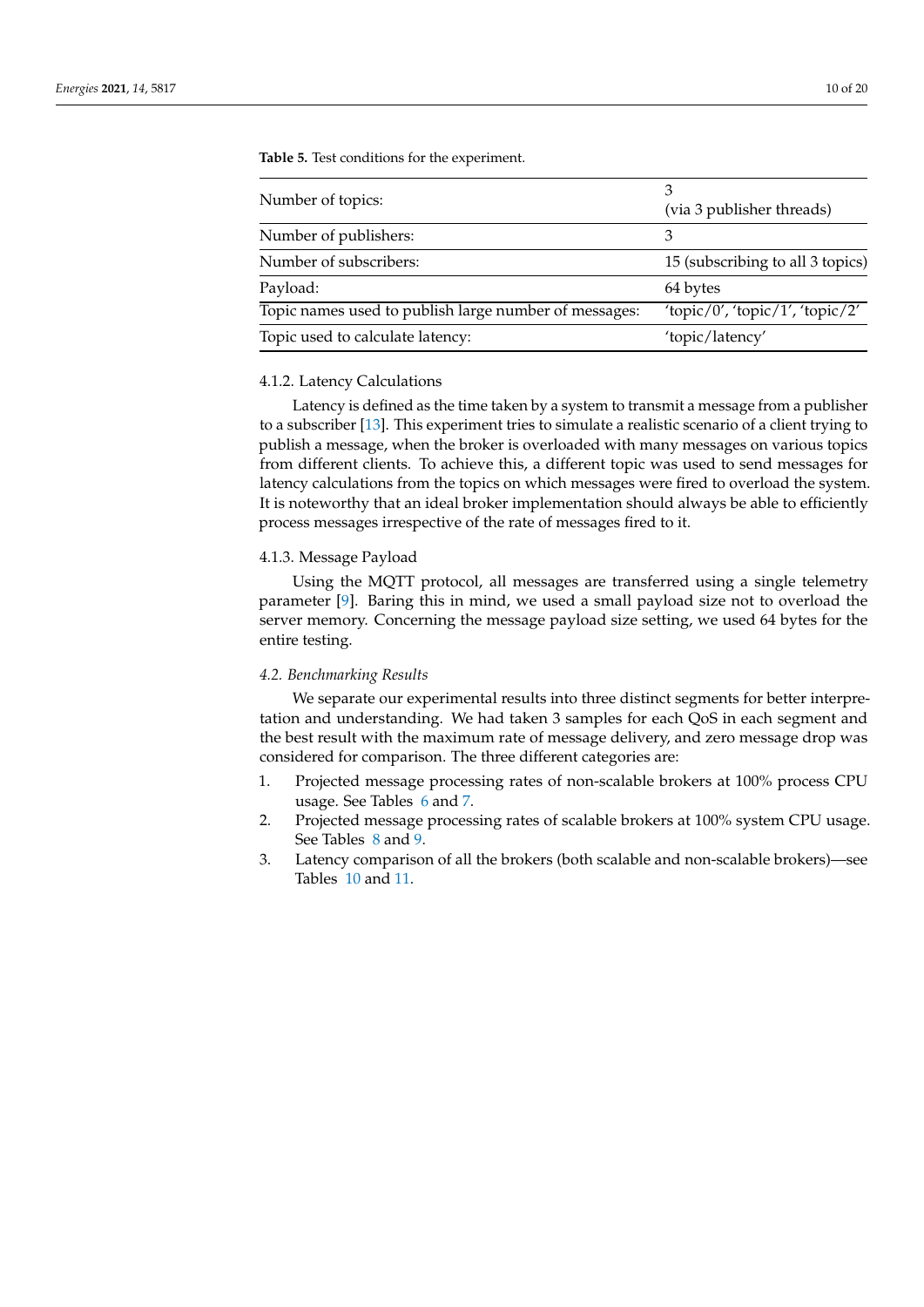| QoS                                                            | QoS0                |                            | QoS1                |                                   | QoS2                |                                   |
|----------------------------------------------------------------|---------------------|----------------------------|---------------------|-----------------------------------|---------------------|-----------------------------------|
| Observations/Broker (non-scalable)                             | Mosquitto<br>1.4.15 | Bevywise<br>MQTT Route 2.0 | Mosquitto<br>1.4.15 | Bevywise<br><b>MQTT</b> Route 2.0 | Mosquitto<br>1.4.15 | Bevywise<br><b>MQTT</b> Route 2.0 |
| Peak message rate (msgs/sec)                                   | 32,016.00           | 32,839.00                  | 9488.00             | 3542.49                           | 6585.00             | 2649.00                           |
| Average process CPU usage(%)<br>at above message rate          | 84.29               | 97.93                      | 89.00               | 95.79                             | 96.73               | 98.20                             |
| Projected message processing rate<br>at 100% process CPU usage | 37,983.15           | 33,533.14                  | 10,660.67           | 3698.18                           | 6807.61             | 2697.56                           |
| Average latency (in ms)                                        | 1.65                | 1.13                       | 0.74                | 0.96                              | 1.38                | 1.53                              |

Table 6. Projected message processing rates of non-scalable brokers at 100% process CPU usage (local test results). Mosquitto and Bevywise are fixed thread/single thread broker implementations. They cannot scale up to use all cores available in the system.

Table 7. Projected message processing rates of non-scalable brokers at 100% process CPU usage (cloud test results). Mosquitto and Bevywise are fixed thread/single thread broker implementations. They cannot scale up to use all the cores available in the system.

<span id="page-10-1"></span><span id="page-10-0"></span>

| QoS                                                             | OoS0            |                                            | QoS1            |                                            | QoS2            |                                            |
|-----------------------------------------------------------------|-----------------|--------------------------------------------|-----------------|--------------------------------------------|-----------------|--------------------------------------------|
| Observations/Broker (non-scalable)                              | Mosquitto 2.0.7 | Bevywise MQTT Route<br>3.1- build 0221-017 | Mosquitto 2.0.7 | Bevywise MQTT Route<br>3.1- build 0221-017 | Mosquitto 2.0.7 | Bevywise MQTT Route<br>3.1- build 0221-017 |
| Peak message rate (msgs/sec)                                    | 17,946.00       | 7815.00                                    | 8927.00         | 4861.00                                    | 4423.00         | 3688.00                                    |
| Average process CPU usage(%)<br>at above message rate           | 85.12           | 100.31                                     | 84.70           | 100.34                                     | 83.24           | 97.91                                      |
| Projected message processing rate<br>at 100% process CPU usage. | 21083.18        | 7790.85                                    | 10539.55        | 4844.53                                    | 5313.55         | 3766.72                                    |
| Average latency (in ms)                                         | 0.47            | 0.89                                       | 0.50            | 0.69                                       | 0.98            | 1.30                                       |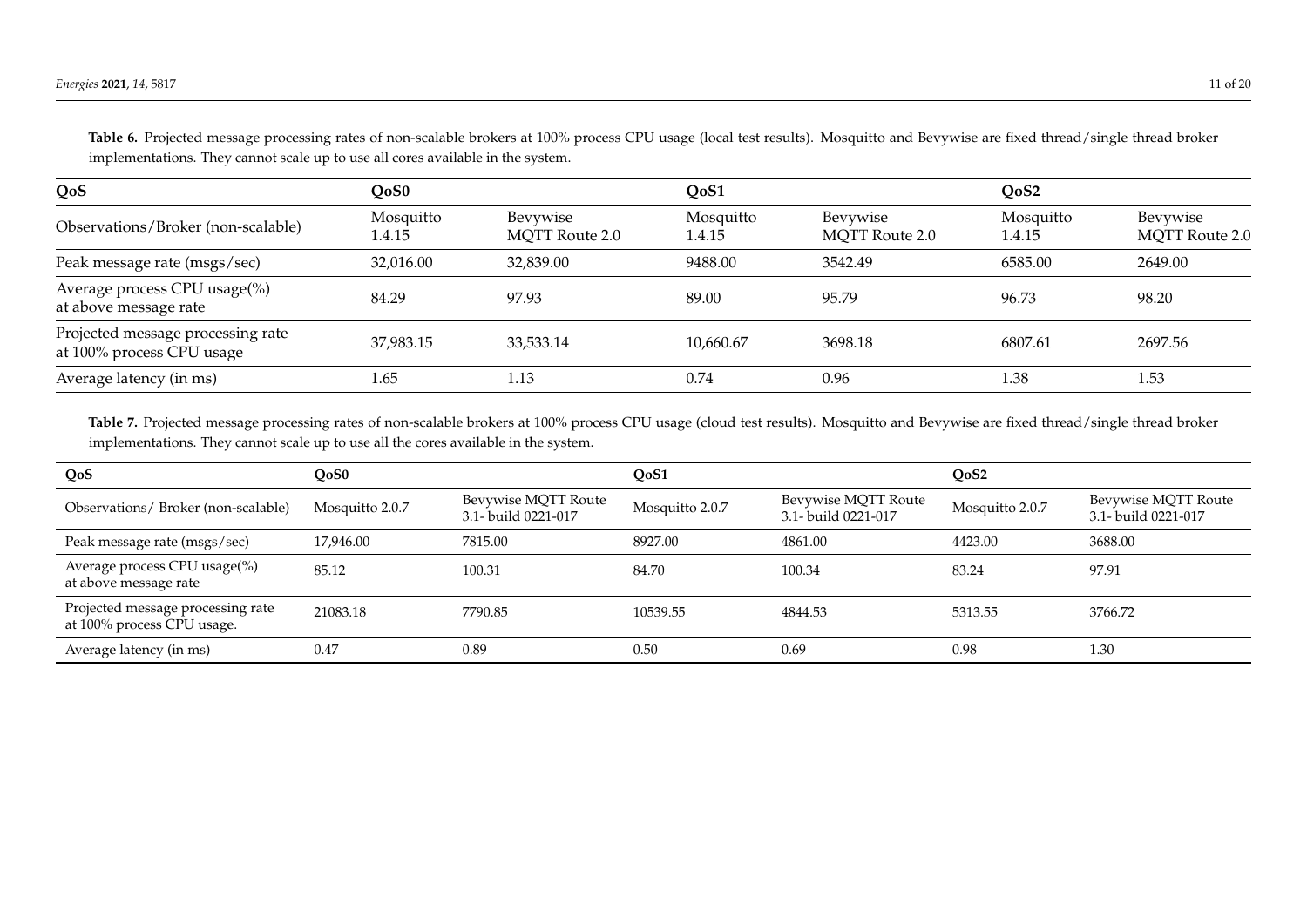| QoS                                                           | OoS0               |                     |                   |                | QoS1               |                     |                  |                | QoS2               |                     |                  |                |
|---------------------------------------------------------------|--------------------|---------------------|-------------------|----------------|--------------------|---------------------|------------------|----------------|--------------------|---------------------|------------------|----------------|
| Observations/Broker (scalable)                                | ActiveMO<br>5.15.8 | HiveMO<br>CE 2020.2 | VerneMO<br>1.10.2 | EMO X<br>4.0.8 | ActiveMO<br>5.15.8 | HiveMO<br>CE 2020.2 | VerneMO<br>.10.2 | EMO X<br>4.0.8 | ActiveMO<br>5.15.8 | HiveMO<br>CE 2020.2 | VerneMO<br>.10.2 | EMO X<br>4.0.8 |
| Peak message rate (msgs/sec)                                  | 39,479.00          | 8748.00             | 11,760.00         | 18,034.00      | 12,873.00          | 708.00              | 4655.00          | 4633.41        | 10,508.00          | 579.00              | 2614.00          | 2627.31        |
| Average system CPU usage(%)<br>at above message rate          | 91.78              | 97.93               | 96.51             | 98.71          | 92.56              | 63.44               | 97.34            | 96.82          | 90.91              | 64.28               | 96.79            | 95.54          |
| Projected message processing rate<br>at 100% system CPU usage | 43,014.82          | 8932.91             | 12,185.27         | 18,269.68      | 13,907.74          | 1116.02             | 4782.21          | 4785.59        | 11,558.68          | 900.75              | 2700.69          | 2749.96        |
| Average latency (in ms)                                       | 2.33               | 7.69                | 1.53              | 1.34           | 1.38               | 58.48               | 1.98             | 0.87           | 2.14               | 3.66                | 2.89             | 3.68           |

Table 8. Projected message processing rates of scalable brokers at 100% system CPU usage (local test results). All the brokers listed in this table are scalable in nature and can use all cores available in the system.

Table 9. Projected message processing rates of scalable brokers at 100% system CPU usage (cloud test results). All the brokers listed in this table are scalable in nature and can use all cores available in the system.

<span id="page-11-1"></span><span id="page-11-0"></span>

| QoS                                                          | OoS0            |                     |                |                             | QoS1            |                     |                |                             | QoS2            |                     |                |                      |
|--------------------------------------------------------------|-----------------|---------------------|----------------|-----------------------------|-----------------|---------------------|----------------|-----------------------------|-----------------|---------------------|----------------|----------------------|
| Observations/Broker                                          |                 |                     |                |                             |                 |                     |                |                             |                 |                     |                |                      |
| (non-scalable)                                               | ActiveMQ 5.16.1 | HiveMQ<br>CE 2020.2 | VerneMQ 1.11.0 | <b>EMQX</b> Broker<br>4.2.7 | ActiveMQ 5.16.1 | HiveMQ<br>CE 2020.2 | VerneMQ 1.11.0 | <b>EMQX</b> Broker<br>4.2.7 | ActiveMQ 5.16.1 | HiveMQ<br>CE 2020.2 | VerneMQ 1.11.0 | EMQX Broker<br>4.2.7 |
| Peak<br>message<br>rate<br>(msgs/sec)                        | 41,697.00       | 13,338.00           | 14,332.00      | 17,838.00                   | 9663.00         | 8188.00             | 2622.00        | 11,054.00                   | 6196.00         | 4887.00             | 2240.00        | 7342                 |
| Average process CPU usage 82.77<br>(%) at above message rate |                 | 80.09               | 88.29          | 76.83                       | 60.73           | 70.43               | 82.16          | 79.28                       | 59.97           | 68.32               | 72.70          | 76.84                |
| Projected message rate<br>at 100% system CPU usage.          | 50,376.95       | 16,653.76           | 16,232.87      | 23,217.49                   | 15,911.41       | 11,625.73           | 3191.33        | 13.942.99                   | 10,331.83       | 7153.10             | 3081.16        | 9554.92              |
| Average latency (in ms)                                      | 0.83            | 2.07                | 0.79           | 0.59                        | 1.09            | 4.48                | 0.90           | 1.35                        | 0.64            | 3.38                | 1.10           | 1.22                 |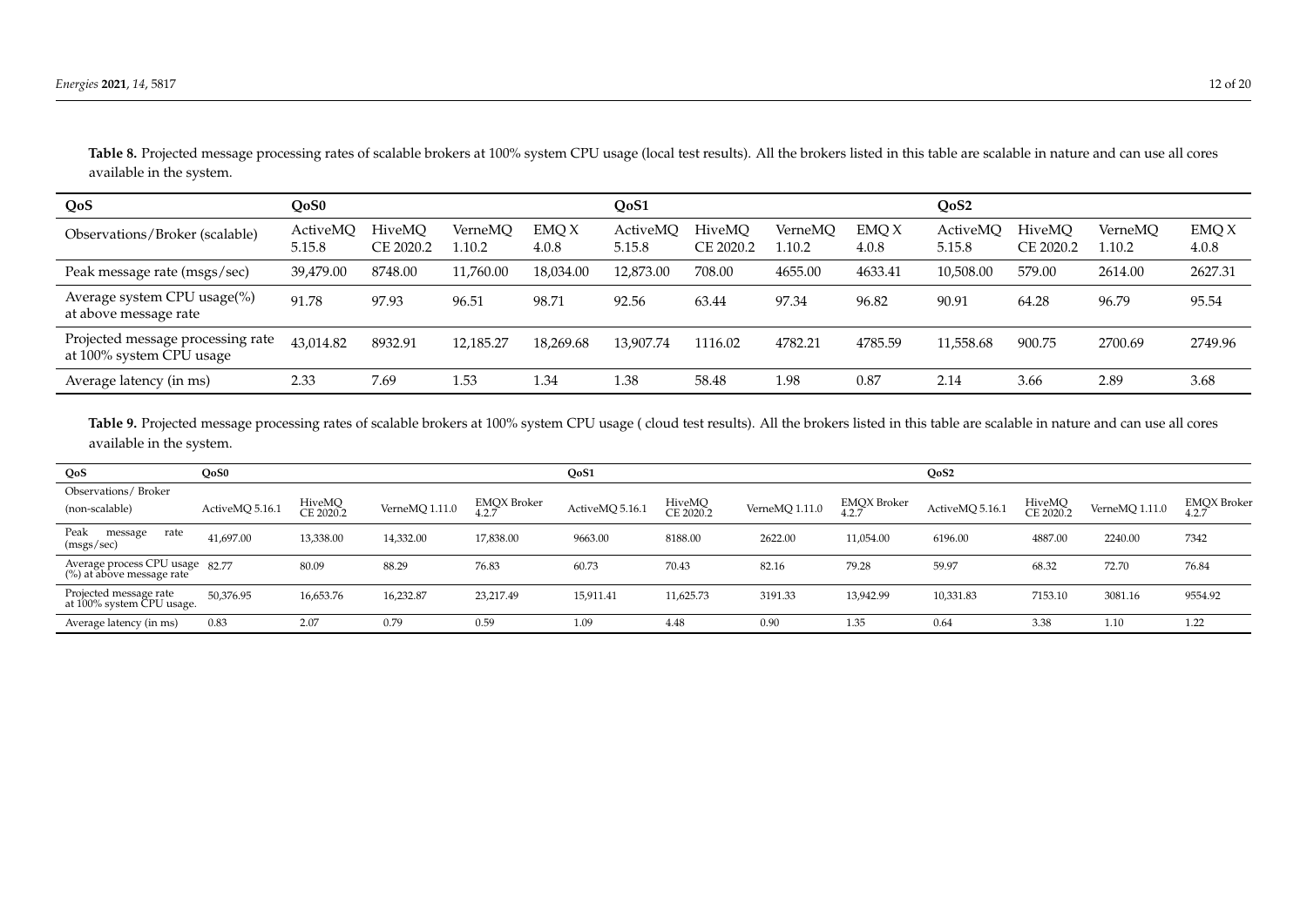|                                   | Average Latency in ms. |       |                  |  |  |  |
|-----------------------------------|------------------------|-------|------------------|--|--|--|
| <b>Brokers</b>                    | QoS0                   | QoS1  | QoS <sub>2</sub> |  |  |  |
| Mosquitto 1.4.15                  | 1.65                   | 0.74  | 1.38             |  |  |  |
| Bevywise<br><b>MQTT Route 2.0</b> | 1.13                   | 0.96  | 1.53             |  |  |  |
| ActiveMQ 5.15.8                   | 2.33                   | 1.38  | 2.14             |  |  |  |
| HiveMQ CE<br>2020.2               | 7.69                   | 58.48 | 3.66             |  |  |  |
| VerneMQ<br>1.10.2                 | 1.53                   | 1.98  | 2.89             |  |  |  |
| EMQ X 4.0.8                       | 1.34                   | 0.87  | 3.68             |  |  |  |

<span id="page-12-1"></span>**Table 10.** Latency comparison of all the brokers in local test environment.

<span id="page-12-2"></span>**Table 11.** Latency comparison of all the brokers in the cloud evaluation environment.

|                                            | Average Latency in ms.        |      |                               |  |  |  |
|--------------------------------------------|-------------------------------|------|-------------------------------|--|--|--|
| <b>Brokers</b>                             | Q <sub>o</sub> S <sub>0</sub> | QoS1 | Q <sub>o</sub> S <sub>2</sub> |  |  |  |
| Mosquitto 2.0.7                            | 0.47                          | 0.50 | 0.98                          |  |  |  |
| Bevywise MQTT Route<br>3.1- build 0221-017 | 0.89                          | 0.69 | 1.30                          |  |  |  |
| ActiveMQ 5.16.1                            | 0.83                          | 1.09 | 0.64                          |  |  |  |
| HiveMQ CE 2020.2                           | 2.07                          | 4.48 | 3.38                          |  |  |  |
| VerneMQ 1.11.0                             | 0.79                          | 0.90 | 1.10                          |  |  |  |
| EMQ X 4.2.7                                | 0.59                          | 1.35 | 1.22                          |  |  |  |

# <span id="page-12-0"></span>**5. Discussion**

*5.1. Local Evaluation Results*

In Table [6,](#page-10-0) we present a comparative performance analysis of non-scalable MQTT brokers. For non-scalable brokers such as Mosquitto and Bevywise MQTT Route, the projected message rate at 100% CPU usage (*Rns*) can be calculated with the below Equation [\(1\)](#page-12-3):

<span id="page-12-3"></span>
$$
R_{ns} = \frac{Peak Message rate}{Average Process CPU Usage} * 100
$$
 (1)

**Average Process CPU Usage:** The CPU usage of a process (process CPU usage) is a measure of how much (in percentage) of the CPU's cycles are committed to the process that is currently running. Average process CPU use indicates the observed average of CPU use by the process during the experiment [\[40\]](#page-19-3).

In this segment, Mosquitto 1.4.15 beats Bevywise MQTT Route 2.0 in terms of projected message processing rate at approximately 100% process CPU usage across all the QoS categories. See Figure [6.](#page-13-0)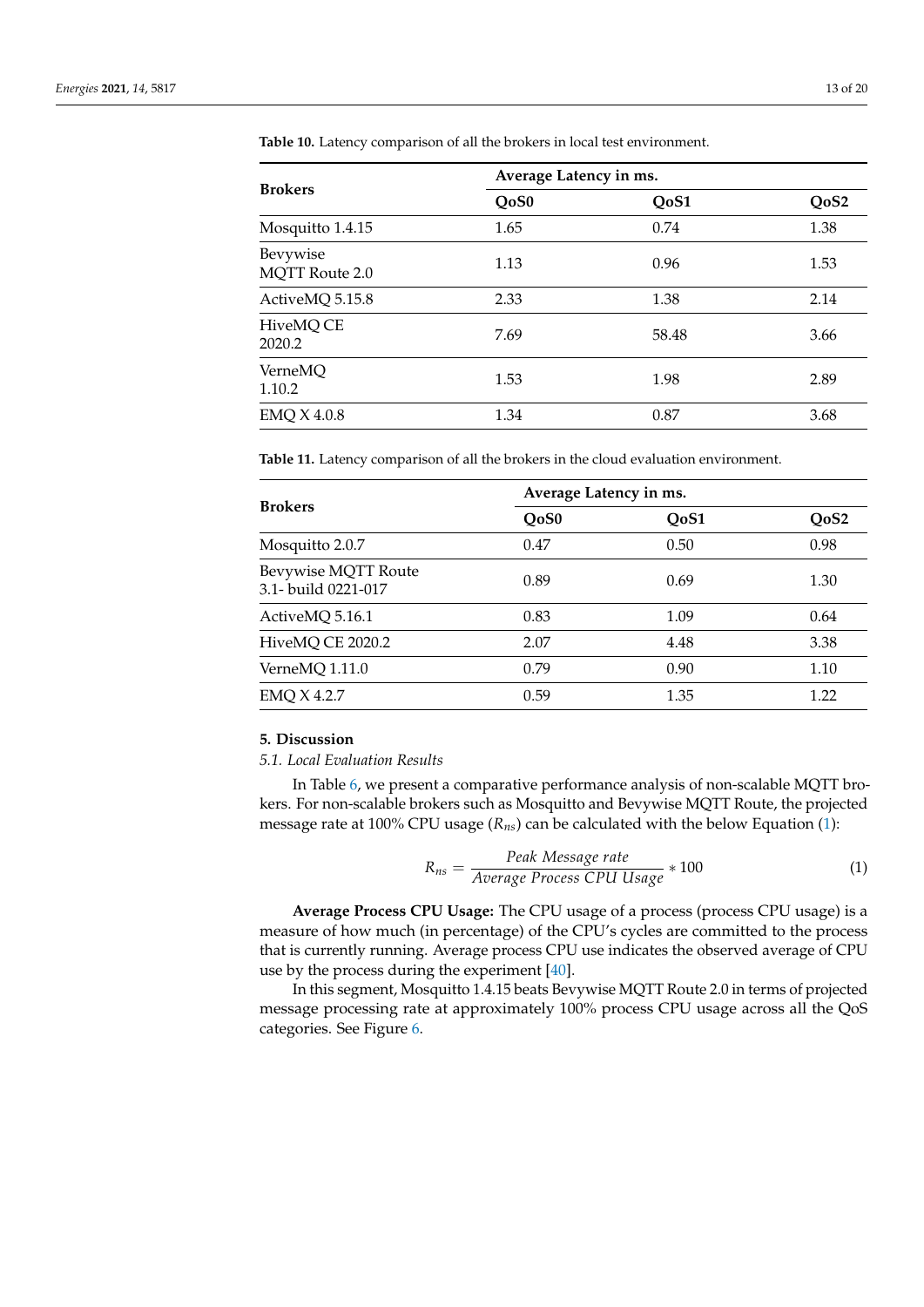<span id="page-13-0"></span>

Figure 6. Projected message rate (msgs/sec) of non-scalable brokers at  $100\%$  process CPU usage in the local evaluation environment.

It is to be mentioned that being non-scalable Mosquitto and Bevywise MQTT Route cannot make use of all available cores on the system. In terms of average latency (round trip time), we found that at QoS0 Bevywise MQTT Route 2.0 leads the race, while in all other QoS categories (QoS1 and QoS2), Mosquitto 1.4.15 occupies the top spot. See Figure [7.](#page-13-1)

<span id="page-13-1"></span>

**Figure 7.** A comparison of average latency of all scalable and non-scalable brokers in the local evaluation environment.

Table [8](#page-11-0) shows the benchmarking results of scalable broker implementations. In this comparison, ActiveMQ 5.15.8 beats all other broker implementations (HiveMQ CE 2020.2, VerneMQ 1.10.2, EMQ X 4.0.8) in terms of "average latency" across all QoS categories. See Figure [7.](#page-13-1)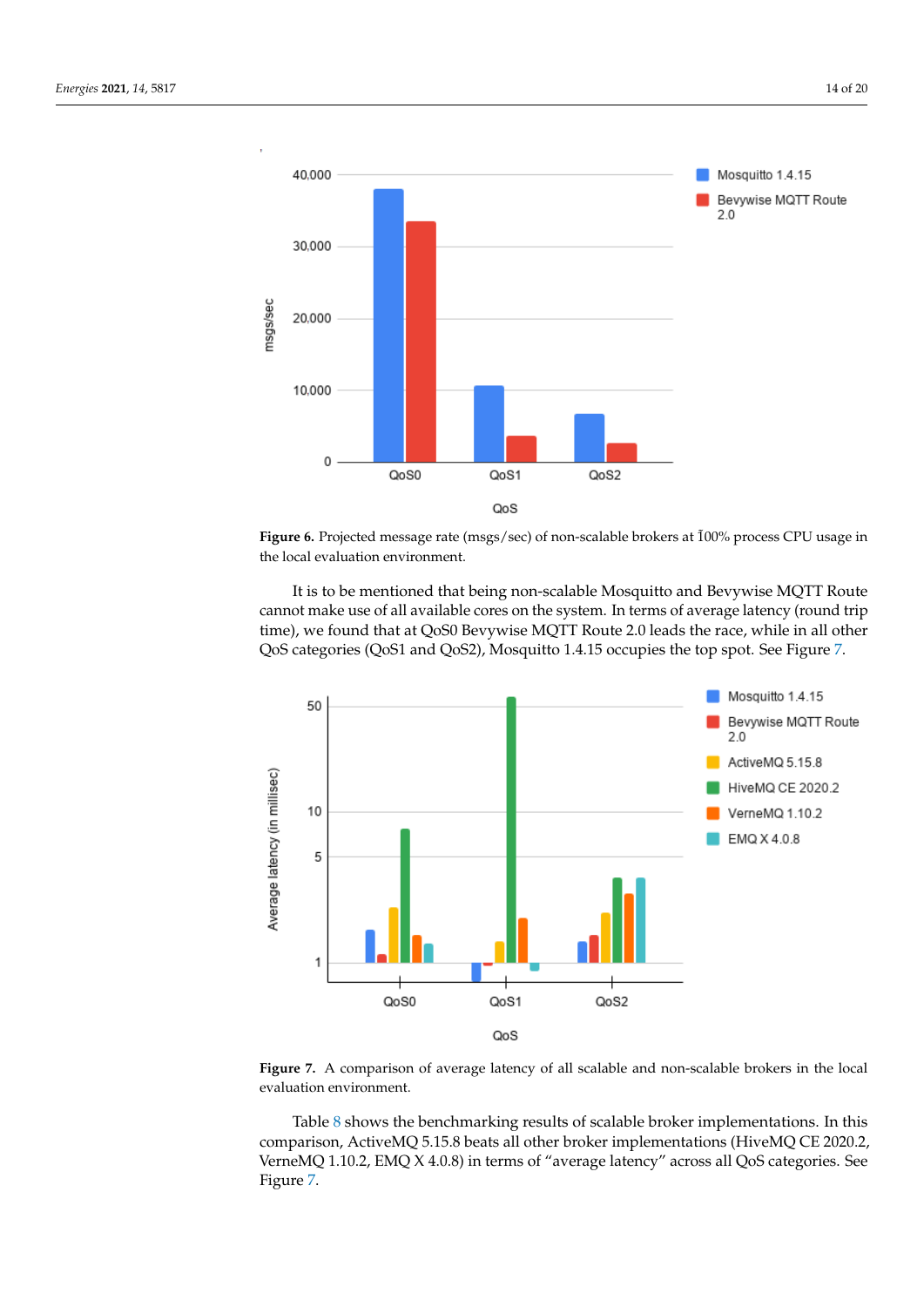In a multi-core or distributed environment, a scalable broker implementation would scale up to use the maximum system resources available. Hence, the CPU use data sum up the CPU use by the process group consisting of all sub-processes/threads. The process group CPU use for scalable brokers can reach up to  $100 \times n\%$  (where *n* = the number of cores available in the system). Here, in this test environment as  $n = 4$ , the CPU use percent for the deployed brokers could go up to 400%. This comparison gives a fair idea of how various brokers scale up and perform when they are deployed on a multi-core setup. For scalable brokers, Equation [\(2\)](#page-14-0) calculates the projected message rate at the unrestricted resource (CPU) (*Rs*):

<span id="page-14-0"></span>
$$
R_s = \frac{Peak Message rate}{Average System CPU Usage * 100}
$$
 (2)

**Average System CPU Usage:** The System CPU usage refers to how the available processors whether real or virtual in a System are being used. Average System CPU usage refers to the observed average system CPU use by the process during the experiment [\[41\]](#page-19-4).

At QoS0, in terms of the projected message processing rate at 100% system CPU usage, EMQ X leads the race, at QoS1 and QoS2 ActiveMQ seems to be showing the best performance among all the brokers put to test; see Figure [8.](#page-14-1)

<span id="page-14-1"></span>

Figure 8. Projected message rate (msgs/sec) of scalable brokers at  $100\%$  system CPU usage in the local evaluation environment.

Sorting all the MQTT brokers according to the message processing capability with full system resource use (from highest to lowest: left to right)—At QoS0: ActiveMQ, Mosquitto, Bevywise MQTT Route, EMQ X, VerneMQ, HiveMQ CE. At QoS1: ActiveMQ, Mosquitto, EMQ X, VerneMQ, Bevywise MQTT Route, HiveMQ CE. At QoS2: ActiveMQ, Mosquitto, VerneMQ, Bevywise MQTT Route, HiveMQ CE.

Table [7](#page-13-1) shows a side-by-side comparison of both scalable and non-scalable brokers in terms of average latency recorded. Sorting all the tested brokers according to the average latency recorded (from lowest to highest: left to right)—At QoS0: Bevywise MQTT Route, EMQ X, VerneMQ, Mosquitto, ActiveMQ, HiveMQ CE. At QoS1: Mosquitto, EMQ X, Bevywise MQTT Route, ActiveMQ, VerneMQ, HiveMQ CE. At QoS2: EMQ X, Mosquitto, Bevywise MQTT Route, HiveMQ CE, VerneMQ, ActiveMQ.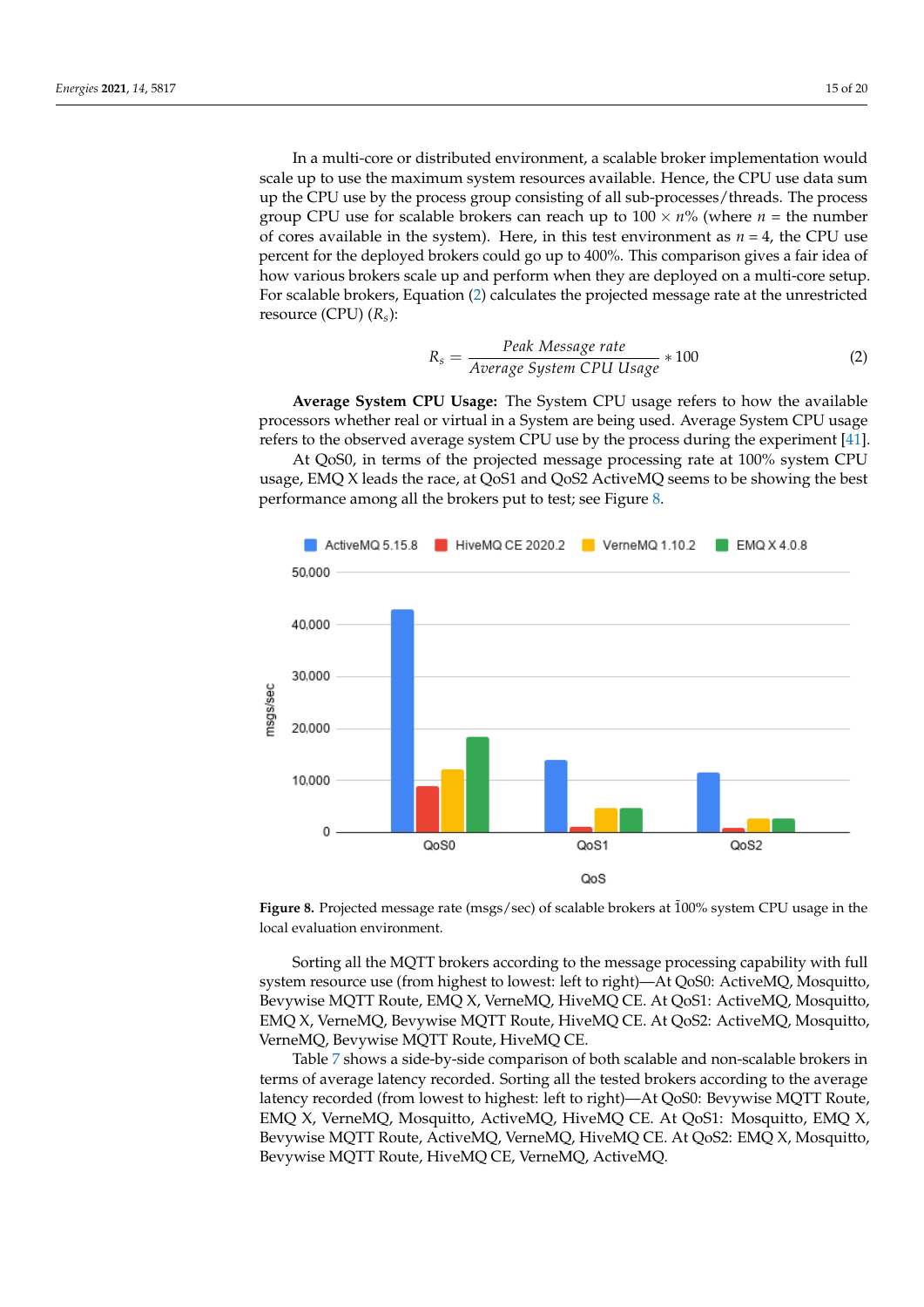# *5.2. Cloud-Based Evaluation Results*

In this subsection, we discuss the performance of MQTT brokers on the Google Cloud test environment. It is to be mentioned that the stress testing on MQTT brokers in the cloud environment is done with the latest versions of the brokers available. Table [7](#page-10-1) lists average latency and projected message processing rates of non-scalable brokers at 100% CPU usage. In terms of projected message processing rate and average latency recorded Mosquitto 2.0.7 beats Bevywise MQTT 3.1- build 0221-01; see Figures [9](#page-15-0) and [10.](#page-15-1)

<span id="page-15-0"></span>

Figure 9. Projected message rate (msgs/sec) of non-scalable brokers at 100% process CPU usage in the cloud evaluation environment.

<span id="page-15-1"></span>



Table [9](#page-11-1) shows the benchmarking results of scalable broker implementations. In this comparison, ActiveMQ 5.16.1 beats all other broker implementations (HiiveMQ CE 2020.2, VerneMQ 1.11.0, EMQX 4.2.7) in terms of the projected message processing rate at 100%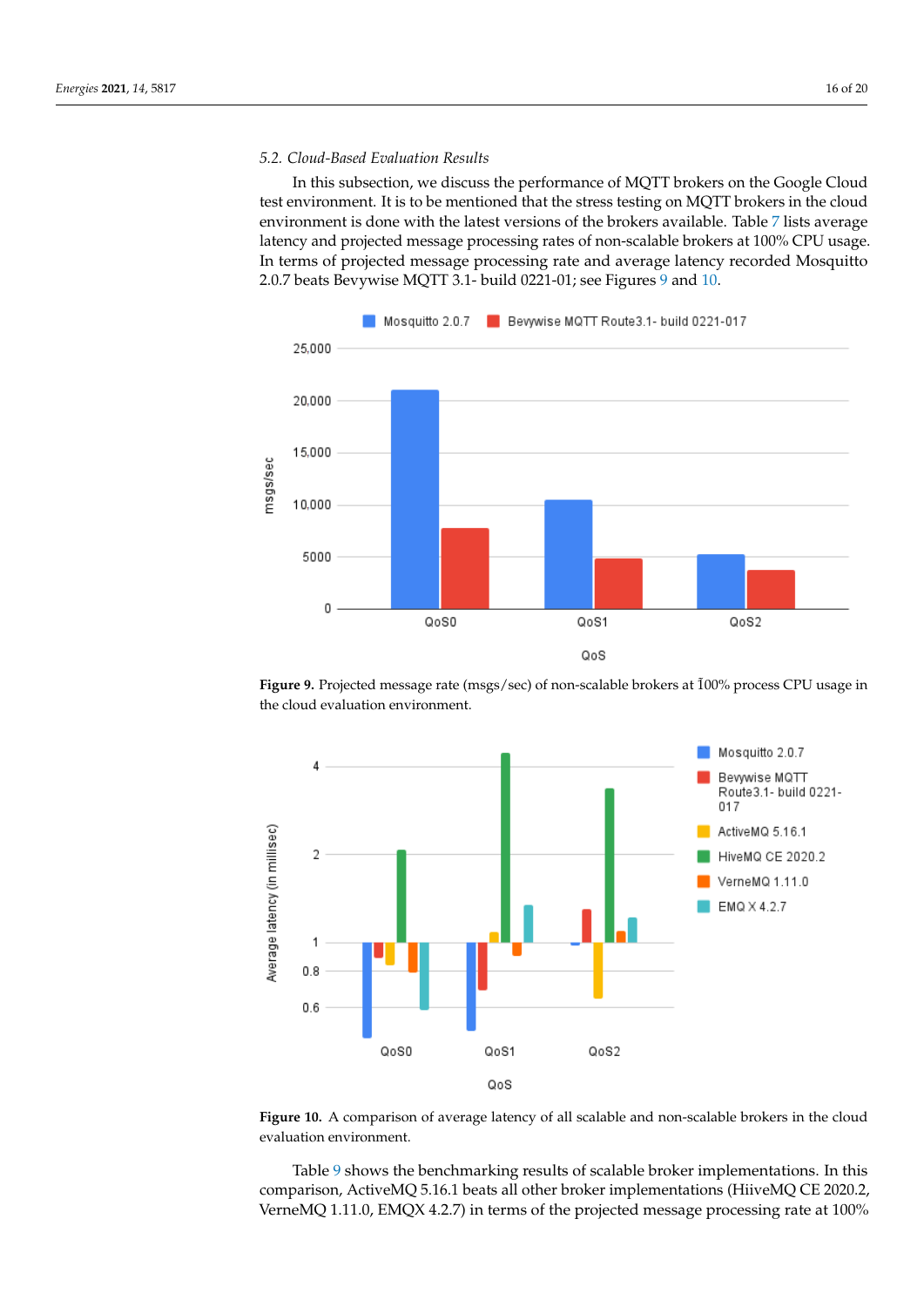system CPU usage across all QoS categories. Concerning the average latency recorded, EMQX 4.2.7 leads the race at QoS0, VerneMQ 1.11.0 tops at QoS1, and ActiveMQ 5.16.1 leads at QoS2 among all the scalable brokers put to test. See Figures [10](#page-15-1) and [11.](#page-16-1)

<span id="page-16-1"></span>

Figure 11. Projected message rate (msgs/sec) of scalable brokers at  $100\%$  system CPU usage in cloud evaluation environment.

Sorting all the tested MQTT brokers according to the message processing capability with full system resource use (from highest to lowest: left to right)—At QoS0: ActiveMQ, EMQX, Mosquitto, HiveMQ, VerneMQ, Bevywise MQTT Route. At QoS1: ActiveMQ, EMQX, HiveMQ, Mosquitto, Bevywise MQTT Route, VerneMQ. At QoS2: ActiveMQ, EMQX, HiveMQ, Mosquitto, Bevywise MQTT Route, VerneMQ.

Table [10](#page-15-1) shows a side-by-side comparison of both scalable and non-scalable brokers in terms of average latency recorded. Sorting all the tested brokers according to the average latency recorded (from lowest to highest: left to right)—At QoS0: Mosquitto, EMQ X, VerneMQ, Bevywise MQTT Route, HiveMQ. At QoS1: Mosquitto, Bevywise MQTT Route, VerneMQ, EMQX, HiveMQ. At QoS2: ActiveMQ, Mosquitto, VerneMQ, EMQ X, Bevywise MQTT Route, HiveMQ.

To summarize our evaluation experiments, we can state that ActiveMQ scales well to beat all other brokers' performance on our local testbed (using a 4 core/8GB machine), and cloud testbed (on an 8 vCPU/32GB machine). It is the best scalable broker implementation we have tested so far. EMQ X, VerneMQ, HiveMQ CE also perform reasonably well in our test environment. On the other hand, if the hardware is resource-constrained (CPU/Memory/IO/Performance) or has a lower specification, than the local testbed used in this experiment, then Mosquitto or Bevywise MQTT Route can be taken as better choices over other scalable brokers. Another important point to observe is that when we moved from a local testing environment to a cloud testing environment with stronger hardware specification in terms of number of cores and memory, significant improvement in latency is shown by each of the brokers.

## <span id="page-16-0"></span>**6. Conclusions**

M2M protocols are the foundation of Internet of Things communication. There are many M2M communication protocols such as MQTT, CoAP, AMQP, and HTTP, are available. In this work, we reviewed and evaluated the performance of six MQTT brokers in terms of message processing rate at 100% process group CPU use, normalized message rate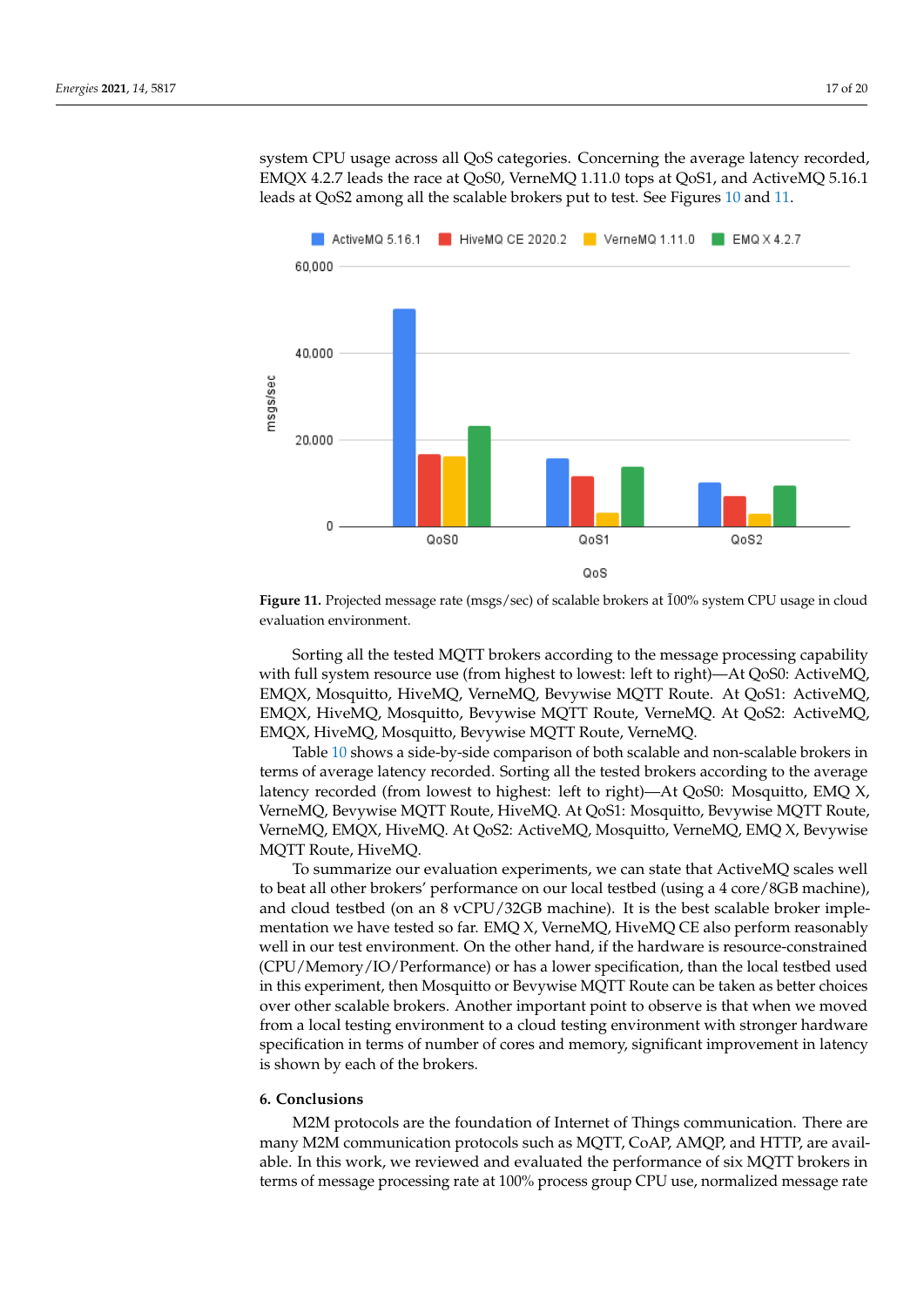at unrestricted resource (CPU) usage, and average latency by putting the brokers under stress test.

Our results showed that broker implementations such as Mosquitto and Bevywise could not scale up automatically to make use of the available resources, yet they performed better than other scalable brokers on a resource-constrained environment. Mosquitto was the best performing broker in the first evaluation scenario, followed by Bevywise. However, in a distributed/multi-core environment, ActiveMQ performed the best. It scaled well, and showed better results than all other scalable brokers we put to test. The findings of this research highlight the significance of the relationship between MQTT broker system design and its performance under stress testing. It aims to fill the gap of lack of test-driven information on the topic, and helps real-time system developers to a great extent in building and deploying smart IoT solutions.

In the future, we would like to continue our evaluations in a more heterogeneous cloud deployment, and further study the scalability aspects of bridged MQTT broker implementations.

**Author Contributions:** Conceptualization, A.K., B.M. (Biswajeeban Mishra) and B.M. (Biswaranjan Mishra); methodology, A.K., B.M. (Biswajeeban Mishra) and B.M. (Biswaranjan Mishra); software, B.M. (Biswajeeban Mishra) and B.M. (Biswaranjan Mishra); validation, A.K., B.M. (Biswajeeban Mishra) and B.M. (Biswaranjan Mishra); formal analysis, A.K., B.M. (Biswajeeban Mishra) and B.M. (Biswaranjan Mishra); investigation, B.M. (Biswajeeban Mishra) and B.M. (Biswaranjan Mishra); resources, B.M. (Biswajeeban Mishra) and B.M. (Biswaranjan Mishra); data curation, B.M. (Biswajeeban Mishra) and B.M. (Biswaranjan Mishra); writing—original draft preparation, B.M. (Biswajeeban Mishra); writing—review and editing, A.K., B.M. (Biswajeeban Mishra); visualization, B.M. (Biswajeeban Mishra); supervision, A.K.; project administration, A.K.; funding acquisition, A.K. All authors have read and agreed to the published version of the manuscript.

**Funding:** The research leading to these results was supported by the Hungarian Government and the European Regional Development Fund under the grant number GINOP-2.3.2-15-2016- 00037 ("Internet of Living Things"). The experiments presented in this paper are based upon work supported by Google Cloud.

**Institutional Review Board Statement:** Not applicable.

**Informed Consent Statement:** Not applicable.

**Data Availability Statement:** The source code of our benchmarking tool called MQTT Blaster we used for the analysis is available on GitHub [\[29\]](#page-18-20). The measurement data we gathered during the evaluation are shared in the tables and figures of this paper.

**Conflicts of Interest:** The authors declare no conflict of interest.

#### **References**

- <span id="page-17-0"></span>1. IHS Markit, Number of Connected IoT Devices Will Surge to 125 Billion by 2030. Available online: [https://technology.ihs.com/](https://technology.ihs.com/596542/) [596542/](https://technology.ihs.com/596542/) (accessed on 6 August 2020).
- <span id="page-17-1"></span>2. Karagiannis, V.; Chatzimisios, P.; Vazquez-Gallego, F.; Alonso-Zarate, J. A survey on application layer protocols for the internetof things. *Trans. IoT Cloud Comput*. **2015**, *3*, 11–17.
- <span id="page-17-2"></span>3. Naik, N. Choice of effective messaging protocols for IoT systems: MQTT, CoAP, AMQP and HTTP. In Proceedings of the 2017 IEEE International Systems Engineering Symposium (ISSE), Vienna, Austria, 11–13 October 2017. [\[CrossRef\]](http://doi.org/10.1109/syseng.2017.8088251)
- <span id="page-17-3"></span>4. Bandyopadhyay, S.; Bhattacharyya, A. Lightweight Internet protocols for web enablement of sensors using constrained gateway devices. In Proceedings of the 2013 International Conference on Computing, Networking and Communications (ICNC), San Diego, CA, USA, 28–31 January 2013. [\[CrossRef\]](http://dx.doi.org/10.1109/iccnc.2013.6504105)
- <span id="page-17-4"></span>5. MQTT v5.0. Available online: <https://docs.oasis-open.org/mqtt/mqtt/v5.0/mqtt-v5.0.html> (accessed on 6 August 2020).
- <span id="page-17-5"></span>6. Messaging Technologies for the Industrial Internet and the Internet Of Things. Available online: [https://www.smartindustry.](https://www.smartindustry.com/assets/Uploads/SI-WP-Prismtech-Messaging-Tech.pdf) [com/assets/Uploads/SI-WP-Prismtech-Messaging-Tech.pdf](https://www.smartindustry.com/assets/Uploads/SI-WP-Prismtech-Messaging-Tech.pdf) (accessed on 6 August 2020).
- <span id="page-17-6"></span>7. Ngoc Son Han. Semantic Service Provisioning for 6LoWPAN: Powering Internet of Things Applications on Web. Other [cs.OH]. Institut National des Télécommunications, Paris. 2015. Available online: <https://tel.archives-ouvertes.fr/tel-01217185/document> (accessed on 6 August 2020).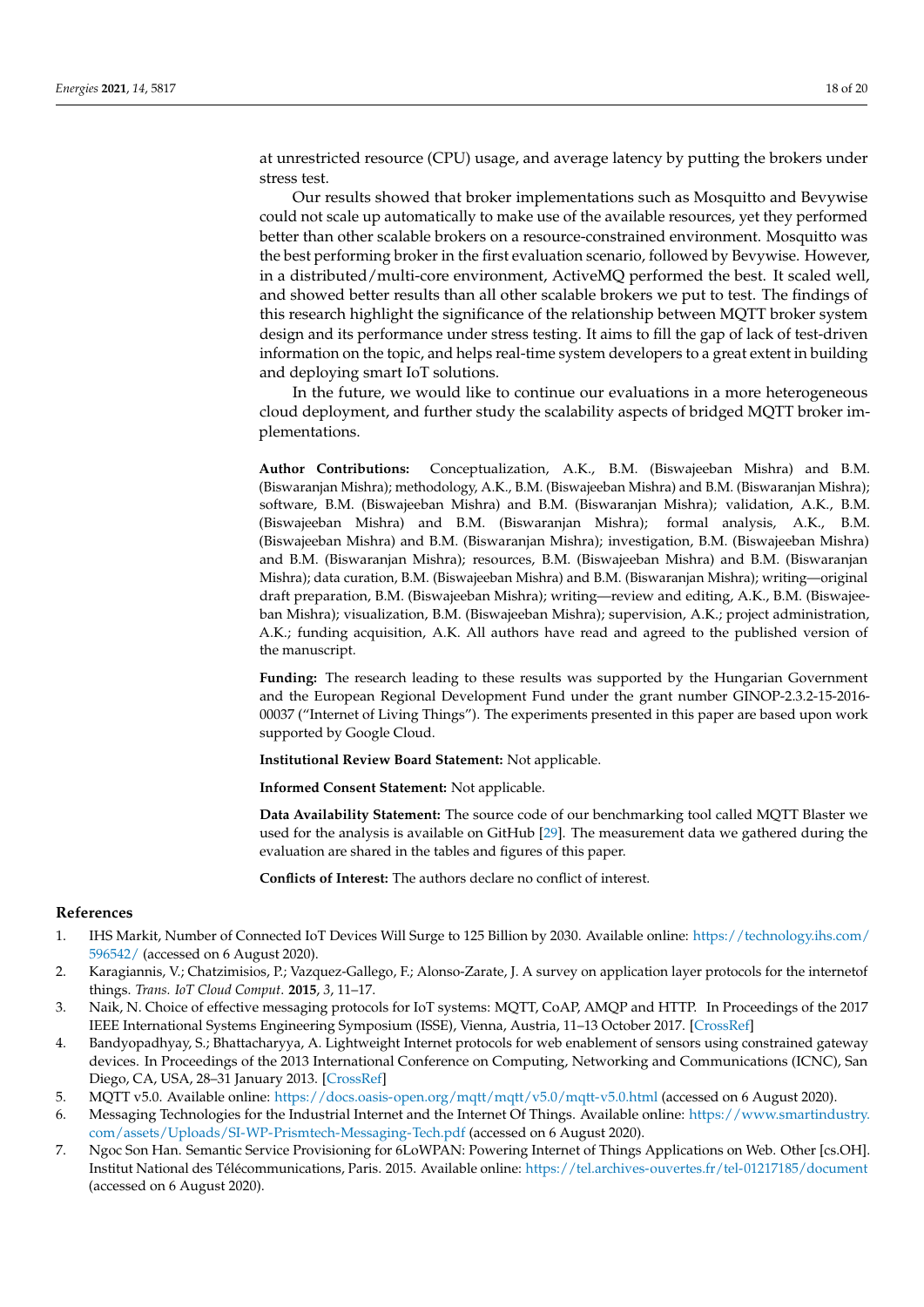- <span id="page-18-2"></span>8. Kawaguchi, R.; Bandai, M. Edge Based MQTT Broker Architecture for Geographical IoT Applications. In Proceedings of the 2020 International Conference on Information Networking (ICOIN), Barcelona, Spain, 7–10 January 2020. [\[CrossRef\]](http://dx.doi.org/10.1109/icoin48656.2020.9016528)
- <span id="page-18-28"></span>9. Sasaki, Y.; Yokotani, T. Performance Evaluation of MQTT as a Communication Protocol for IoT and Prototyping. *Adv. Technol. Innov.* **201**9, *4*, 21–29.
- <span id="page-18-0"></span>10. Al-Fuqaha, A.; Guizani, M.; Mohammadi, M.; Aledhari, M.; Ayyash, M. Internet of Things: A Survey on Enabling Technologies, Protocols, and Applications. *IEEE Commun. Surv. Tutorials* **2015**, *17*, 2347–2376. [\[CrossRef\]](http://dx.doi.org/10.1109/COMST.2015.2444095)
- <span id="page-18-1"></span>11. Farhan, L.; Kharel, R.; Kaiwartya, O.; Hammoudeh, M.; Adebisi, B. Towards green computing for Internet of things: Energy oriented path and message scheduling approach. *Sustain. Cities Soc.* **2018**, *38*, 195–204. [\[CrossRef\]](http://dx.doi.org/10.1016/j.scs.2017.12.018)
- <span id="page-18-3"></span>12. Mishra, B.; Mishra, B. Evaluating and Analyzing MQTT Brokers with stress testing. In Proceedings of the 12th Conference of PHD Students in Computer Science, CSCS 2020, Szeged, Hungary, 24–26 June 2020; pp. 32–35. Available online: [http:](http://www.inf.u-szeged.hu/~cscs/pdf/cscs2020.pdf) [//www.inf.u-szeged.hu/~cscs/pdf/cscs2020.pdf](http://www.inf.u-szeged.hu/~cscs/pdf/cscs2020.pdf) (accessed on 6 January 2021).
- <span id="page-18-4"></span>13. Mishra, B.; Kertesz, A. The use of MQTT in M2M and IoT systems: A survey. *IEEE Access* **2020**, *8*, 201071–201086. [\[CrossRef\]](http://dx.doi.org/10.1109/ACCESS.2020.3035849)
- <span id="page-18-5"></span>14. Pub/Sub: A Google-Scale Messaging Service|Google Cloud. Available online: <https://cloud.google.com/pubsub/architecture> (accessed on 6 August 2020).
- <span id="page-18-6"></span>15. Liubai, C.W.; Zhenzhu, F. Bayesian Network Based Behavior Prediction Model for Intelligent Location Based Services. In Proceedings of the 2006 2nd IEEE/ASME International Conference on Mechatronics and Embedded Systems and Applications, Beijing, China, 13–16 August 2006; pp. 1–6. [\[CrossRef\]](http://dx.doi.org/10.1109/MESA.2006.296936)
- <span id="page-18-7"></span>16. Jutadhamakorn, P.; Pillavas, T.; Visoottiviseth, V.; Takano, R.; Haga, J.; Kobayashi, D. A scalable and low-cost MQTT broker clustering system. In Proceedings of the 2017 2nd International Conference on Information Technology (INCIT), Nakhonpathom, Thailand, 2–3 November 2017. [\[CrossRef\]](http://dx.doi.org/10.1109/incit.2017.8257870)
- <span id="page-18-8"></span>17. MQTT and CoAP, IoT Protocols|The Eclipse Foundation. Available online: [https://www.eclipse.org/community/eclipse\\_](https://www.eclipse.org/community/eclipse_newsletter/2014/february/article2.php) [newsletter/2014/february/article2.php](https://www.eclipse.org/community/eclipse_newsletter/2014/february/article2.php) (accessed on 6 June 2020).
- <span id="page-18-9"></span>18. Mishra, B. Performance evaluation of MQTT broker servers. In *Proceedings of the International Conference on Computational Science and Its Applications*; Springer: Cham, Switzerland, 2018; pp. 599–609.
- <span id="page-18-10"></span>19. Eugster, P.T.; Felber, P.A.; Guerraoui, R.; Kermarrec, A.-M. The Many Faces of Publish/Subscribe. *ACM Comput. Surv.* **2003**, *35*, 114–131. [\[CrossRef\]](http://dx.doi.org/10.1145/857076.857078)
- <span id="page-18-11"></span>20. Lee, S.; Kim, H.; Hong, D.; Ju, H. Correlation analysis of MQTT loss and delay according to QoS level. In Proceedings of the International Conference on Information Networking 2013 (ICOIN), Bangkok, Thailand, 28–30 January 2013; pp. 714–717. [\[CrossRef\]](http://dx.doi.org/10.1109/ICOIN.2013.6496715)
- <span id="page-18-12"></span>21. Pipatsakulroj, W.; Visoottiviseth, V.; Takano, R. muMQ: A lightweight and scalable MQTT broker. In Proceedings of the 2017 IEEE International Symposium on Local and Metropolitan Area Networks (LANMAN), Osaka, Japan, 12–14 June 2017. [\[CrossRef\]](http://dx.doi.org/10.1109/lanman.2017.7972165)
- <span id="page-18-13"></span>22. Bondi, A. B. Characteristics of scalability and their impact on performance. In Proceedings of the 2nd International Worksop on Software and Performance, Ottawa, ON, Canada, 1 September 2000.
- <span id="page-18-14"></span>23. Detti, A.; Funari, L.; Blefari-Melazzi, N. Sub-linear Scalability of MQTT Clusters in Topic-based Publish-subscribe Applications. *IEEE Trans. Netw. Serv. Manag.* **2020**, *17*, 1954–1968. [\[CrossRef\]](http://dx.doi.org/10.1109/TNSM.2020.3003535)
- <span id="page-18-15"></span>24. Thangavel, D.; Ma, X.; Valera, A.; Tan, H.X.; Tan, C.K. Performance evaluation of MQTT and CoAP via a common middleware. In Proceedings of the 2014 IEEE Ninth International Conference on iNtelligent Sensors, Sensor Networks and Information Processing (ISSNIP), Singapore, 21–24 April 2014; IEEE: Piscataway, NJ, USA, 2014
- <span id="page-18-16"></span>25. Chen, Y.; Kunz, T. Performance evaluation of IoT protocols under a constrained wireless access network. In Proceedings of the 2016 International Conference on Selected Topics in Mobile & Wireless Networking (MoWNeT), Cairo, Egypt, 11–13 April 2016; IEEE: Piscataway, NJ, USA.2016
- <span id="page-18-17"></span>26. Pham, M.L.; Nguyen, T.T.; Tran, M.D. A Benchmarking Tool for Elastic MQTT Brokers in IoT Applications. *Int. J. Inf. Commun. Sci.* **2019**, *4*, 70–78.
- <span id="page-18-18"></span>27. Bertr, -Martinez, E.; Dias, Feio, P.; Brito, Nascimento, V.D.; Kon, F.; Abelém, A. Classification and evaluation of IoT brokers: A methodology. *Int. J. Netw. Manag.* **2020**, *31*, e2115.
- <span id="page-18-19"></span>28. Koziolek, H.; Grüner, S.; Rückert, J. *A Comparison of MQTT Brokers for Distributed IoT Edge Computing*; Lecture Notes in Computer Science; Springer: Cham, Switzerland, 2020; Volume 12292.
- <span id="page-18-20"></span>29. Documentation|Google Cloud. Available online: <https://cloud.google.com/docs> (accessed on 24 March 2021).
- <span id="page-18-21"></span>30. Using Network Service Tiers|Google Cloud. Available online: [https://cloud.google.com/network-tiers/docs/using-network](https://cloud.google.com/network-tiers/docs/using-network-service-tiers)[service-tiers](https://cloud.google.com/network-tiers/docs/using-network-service-tiers) (accessed on 24 March 2021).
- <span id="page-18-22"></span>31. Machine Types|Compute Engine Documentation|Google Cloud. Available online: [https://cloud.google.com/com\protect\](https://cloud.google.com/com\protect \discretionary {\char \hyphenchar \font }{}{}pute/docs/machine-types) discretionary{\char\hyphenchar\font}{}pute/docs/machine-types (accessed on 24 March 2021).
- <span id="page-18-23"></span>32. paho-mqtt PyPI. Available online: <https://pypi.org/project/paho-mqtt/> (accessed on 10 August 2020).
- <span id="page-18-24"></span>33. MQTT Blaster. Available online: <https://github.com/MQTTBlaster/MQTTBlaster> (accessed on 28 June 2021).
- <span id="page-18-25"></span>34. Mosquitto Man Page|Eclipse Mosquitto. Available online: <https://mosquitto.org/man/mosquitto-8.html> (accessed on 10 August 2020).
- <span id="page-18-26"></span>35. MQTT Broker Developer Documentation-MQTT Broker-Bevywise. Available online: [https://www.bevywise.com/mqtt-broker/](https://www.bevywise.com/mqtt-broker/developer-guide.html) [developer-guide.html](https://www.bevywise.com/mqtt-broker/developer-guide.html) (accessed on 10 August 2020).
- <span id="page-18-27"></span>36. ActiveMQ Classic. Available online: <https://activemq.apache.org/components/classic/> (accessed on 10 August 2020).